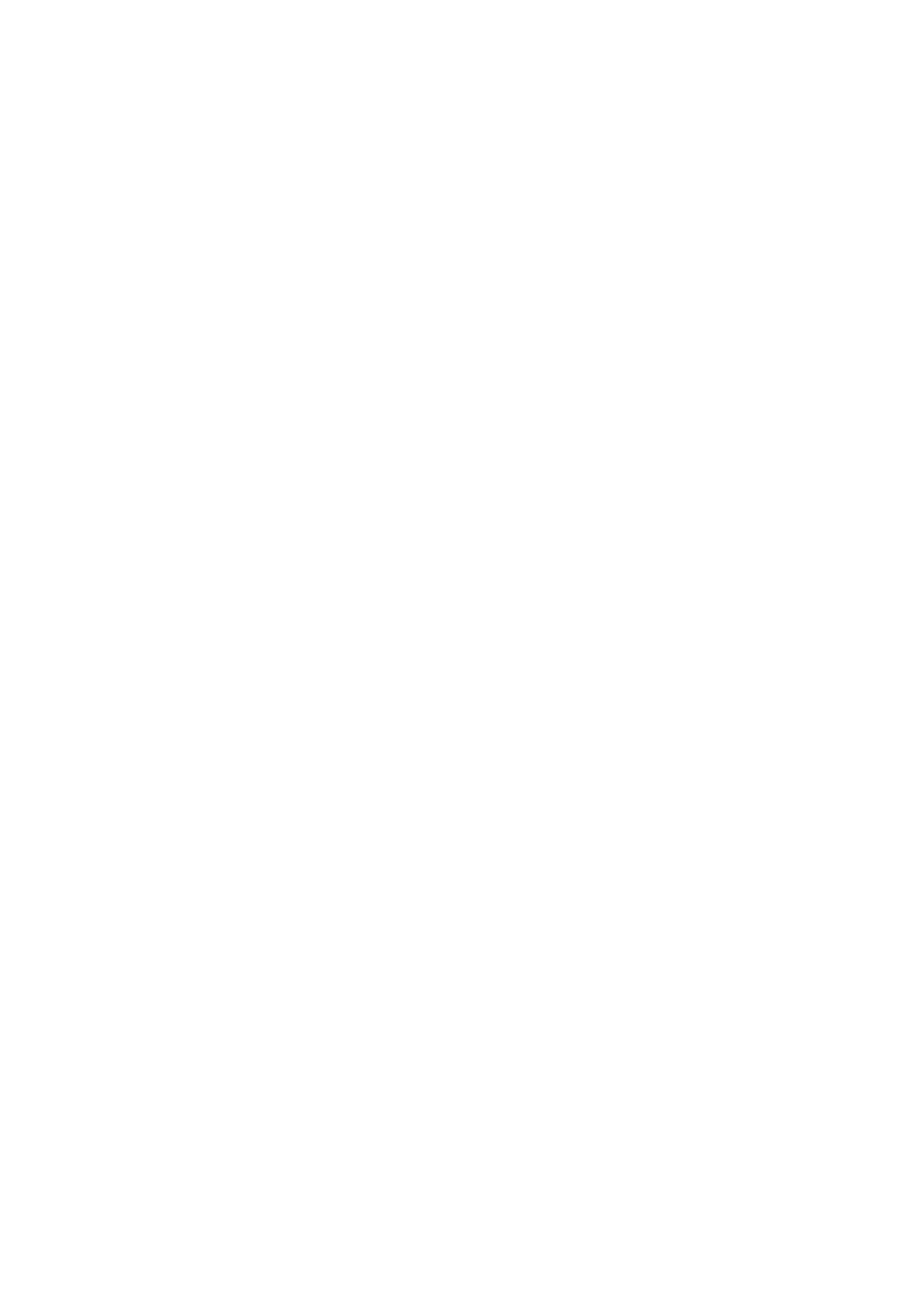# **INDEX TO PAGES**

| The Church Accounts |  |
|---------------------|--|
|                     |  |
|                     |  |
|                     |  |
|                     |  |
|                     |  |
|                     |  |
|                     |  |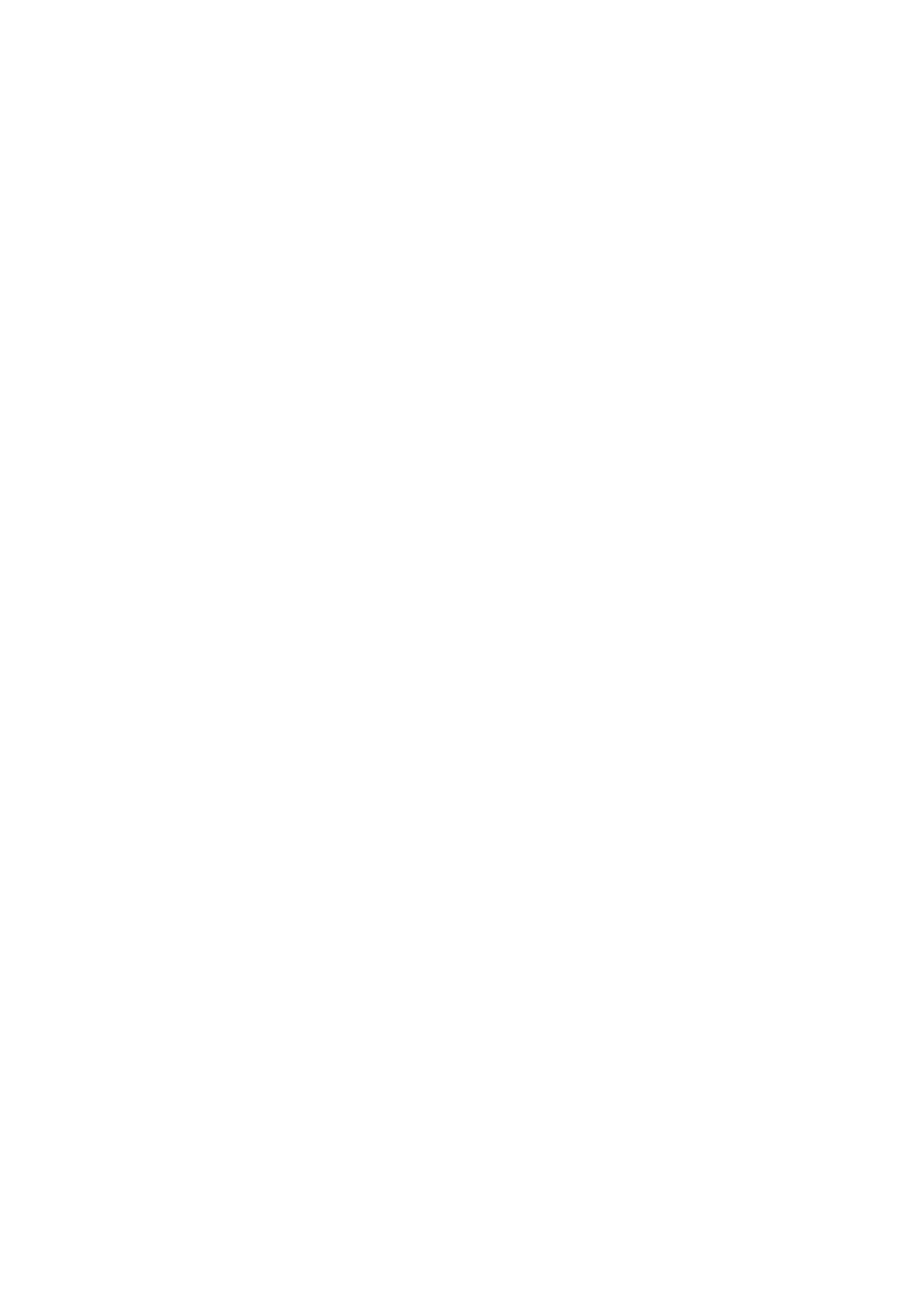# **THE VICAR'S LETTER**

## Dear Friends,

I have pleasure in commending our 2020 Annual Report to you. This is a very different Report from previous years and hopefully very different to future ones.

My practice has been to write a lengthy introduction highlighting the work of the year. Then, after the accounts, various reports from groups and activities within the Church follow written by those involved. This year it seemed to me and the Churchwardens that this would be inappropriate as most groups and activities were either suspended for the year or very little happened because of the global COVID-19 pandemic. So this year, in place of all the reports, the Churchwardens and I have written a report on this extraordinary year, and so my introductory letter is also much shorter.

Last year I quoted St John Henry Newman who said that to change is to be perfect. This year another quote occurs to me, that of the French 19<sup>th</sup>-century critic, journalist and novelist, Jean-Baptiste Alphonse Karr (1808-1890): "Plus ca change, plus c'est la même chose" (the more things change, the more they are the same). I was particularly reminded of this in relation to how we changed dealing with Food Bank donations. In my history of St Mark's published in 2018, I quoted Miss Mary Troughton writing about the 1930s. She said that the vicarage "became the depository for items no longer required by the gentry, such as prams, household items, clothing of all kinds, blankets, etc., and these were given to needy parishioners." (Martin Colton, The Church of St Mark Reigate: A Celebration of the years 1860 to 2018, Reigate, 2018, p.37) in April 2020, the Food Bank collection point was moved from the Church (as the Church was closed) to the Vicarage front door. The number of donations from the Community increased dramatically which went some way to meet the increased demand, but once again the Vicarage was a depository for items which were then given to the needy: "Plus ça change, plus c'est la même chose". This could also be said of many other aspects of church life.

I commend this Annual Report to you as we record the events of 2020 and look to the future of St Mark's Reigate in serving the people of this parish. This year, once again, we have proved that St Mark's is the people that make up the parish.

With my best wishes

Monta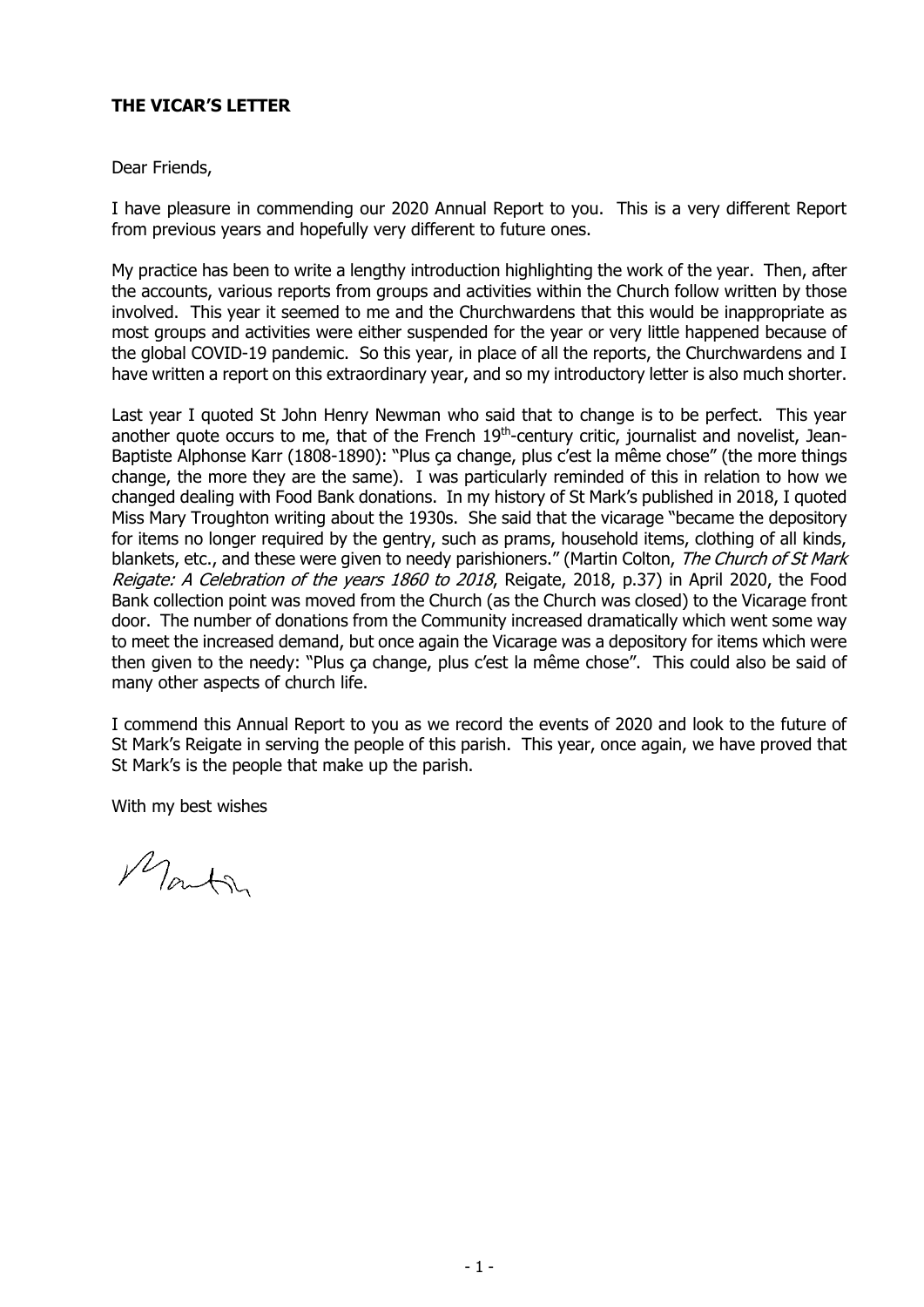## **THE PAROCHIAL CHURCH COUNCIL OF THE ECCLESIASTICAL PARISH OF SAINT MARK REIGATE - ANNUAL REPORT**

|                          | Those who served as Trustees since 1 January 2020 were:                                          |
|--------------------------|--------------------------------------------------------------------------------------------------|
| Chairman:                | The Reverend Martin Colton                                                                       |
| <b>Assistant Curate:</b> | The Reverend Reginald Grant                                                                      |
| Vice Chairman:           | Mrs Louise Wallis                                                                                |
| Readers:                 | Mr Ian Archer, Mrs Sarah Cousins, Mrs Susannah Dyde                                              |
| Churchwardens:           | Mr Benjamin Read, Mrs Louise Wallis (from October 2020)                                          |
|                          | Deputy Wardens: Mrs Jane Artis, Mr Timothy Warren (from October 2020)                            |
| Deanery Synod            | Mrs Patricia Bird, Mrs Anne Cotterell and Mrs Sarah Cousins (all until                           |
| Representatives:         | October 2020), Mrs Suzanne Baker-Hedge, Mrs Sara Johnson and                                     |
|                          | Mrs Sarah Walker (each from October 2020)                                                        |
|                          | Elected Members: Mr Terrence Hancock (from April 2019), Mr Brian Rowbotham (until October 2020), |
|                          | Mr Malcolm Toye (from April 2018), Mrs Patricia Bird (from October 2020),                        |
|                          | Mrs Melanie Crighton (from October 2020), Mr Paul Selvadurai (from April 2019),                  |
|                          | Mrs Helen Starmer (from November 2020) and Mrs Ruth Simmons (until October                       |
|                          | 2020)                                                                                            |

Co-opted Member:Mr Brian Rowbotham (from November 2020)

The Trustees of the church present their Annual Report and Financial Statements for the year ended 31 December 2020. The accounts are prepared in accordance with the Accounting Regulations set out under the Charities Act 2011, and with the Charities Statement of Recommended Practice applicable to charities preparing accounts in accordance with FRS102 effective 1 January 2015.

## STRUCTURE GOVERNANCE AND MANAGEMENT

The Parochial Church Council of Saint Mark, Reigate, known as St Mark's, is a registered charity number 1134121. The method of appointment of Parochial Church Council members is set out in the Church Representation Rules. All church attendees are encouraged to register on the Electoral Roll, to take part and assist in the activities and to stand for election to the Council.

The following six committees report to the Parochial Church Council:

Standing; Finance and Buildings; Worship, Music and Spirituality; Children and Young People; Inclusivity and Accessibility; Practical Outreach.

## PARISH SAFFGUARDING

The council has complied with the duty under Section 5 of the Safeguarding and Clergy Discipline Measure 2016, fully recognising its duty to have due regard to House of Bishops' guidance on safeguarding children and vulnerable adults.

## PUBLIC BENEFIT

The Parochial Church Council has embraced the Charity Commission's guidance on Public Benefit. It aims to promote religion within the parish. The church is open during daylight hours for all to enter and is used by local schools for their services. The hall is available to church groups, local associations and others.

## OBJECTS AND ACTIVITIES

The Council has the responsibility of co-operating with the Incumbent to promote within the parish the whole mission of the church - pastoral, evangelistic, ecumenical and social. It also has responsibility for the maintenance of both the church and hall and to provide the physical and financial resources to achieve the mission of the church in general and the parish in particular.

## ACHIEVEMENTS AND PERFORMANCE

The Parochial Church Council strives to offer a range of services that attract all age groups from our community who find attendance both beneficial and spiritually fulfilling.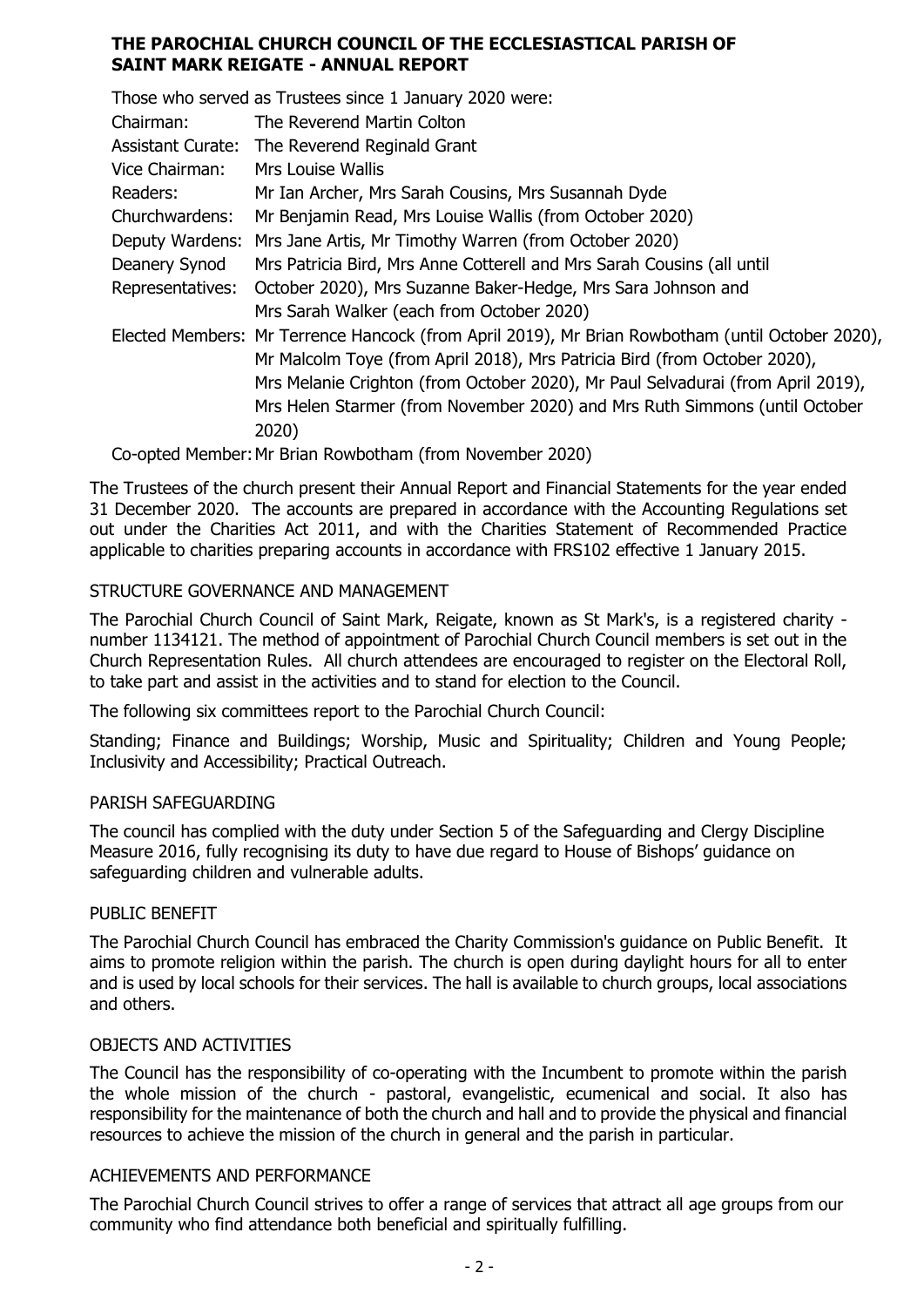Families are attracted to our church by the Crèche, Junior Church, Roots, T-Time Tales, Easter Club, the monthly Family and Messy Church services, and the weekly Parent and Toddler group. Due to the Coronavirus some of these groups have not been able to meet, but a number of Family services were held via "Zoom".

On 1 January 2020 the number of names on the Electoral Roll was 149. During the year eleven names were added and two removed so that as at the end of the year the total number on the Roll was 158. Of this figure, 98 are resident within the parish and 60 are outside the parish boundary.

Because of the Coronavirus pandemic Holy Communion has not been taken to those at home or in hospital either by the clergy or by Mr Ian Archer who, as a Reader, has permission to officiate.

## **MEETINGS**

During the past year the Council has met via Zoom on seven occasions and the average attendance rate was 63%. Various committees manage and develop the various activities and their reports are discussed by the Council and authority given where necessary. The Standing Committee, which comprises the Chairman, Churchwardens, Secretary and Treasurer, meets when necessary to deal with any urgent matters which may arise between ordinary meetings of the Council. The composition and responsibilities of committees are kept under review in order to create better control and an improved reporting system. Matters requiring immediate attention were dealt with during 2019.

## RISK MANAGEMENT

The Council is aware of its responsibilities for assessing and managing this church's risks and continues to implement plans to deal with these.

The principal risks financially and to continuity are the buildings. The church is over 150 years old and built of Reigate stone and the hall is over 50 years old. The quinquennial inspection of the church (but not the hall) was carried out during 2016 by a diocesan approved Architect.

Terrorism was considered by the Council to be of minimum risk and has not been insured.

Succession and temporary cover of officers is discussed.

## CLERGY AND READERS

The Vicar (The Reverend Martin Colton) is supported by an Assistant Curate (The Reverend Reginald Grant). The licensed Readers are Mrs Sarah Cousins and Mrs Susannah Dyde. Mr Ian Archer is also a Reader with Permission to Officiate.

## FINANCIAL REVIEW

The main Financial Statement and notes are set out on pages 6 to 12 followed by the income and expenditure accounts of the church and hall on pages 13 and 14 which comprise the General Fund in a more detailed and reader-friendly format.

The Statement of Financial Activities on page 6 shows a surplus for the year on the Unrestricted General Fund of £18,210 (2019 - surplus of £10,158).

The Unrestricted General Fund movement comprises:

| 2019      |                          | 2020      |
|-----------|--------------------------|-----------|
| £         |                          | £         |
| (28, 509) | Church operating deficit | (20, 866) |
| (2,253)   | Hall operating (deficit) | (2, 466)  |
| (30, 762) |                          | (23, 332) |
| 40,600    | Property rent            | 41,350    |
| 320       | Interest receivable      | 192       |
| 10,158    | Surplus for the year     | 18,210    |
|           |                          |           |

The Covid pandemic three lockdowns disrupted the church services and activities.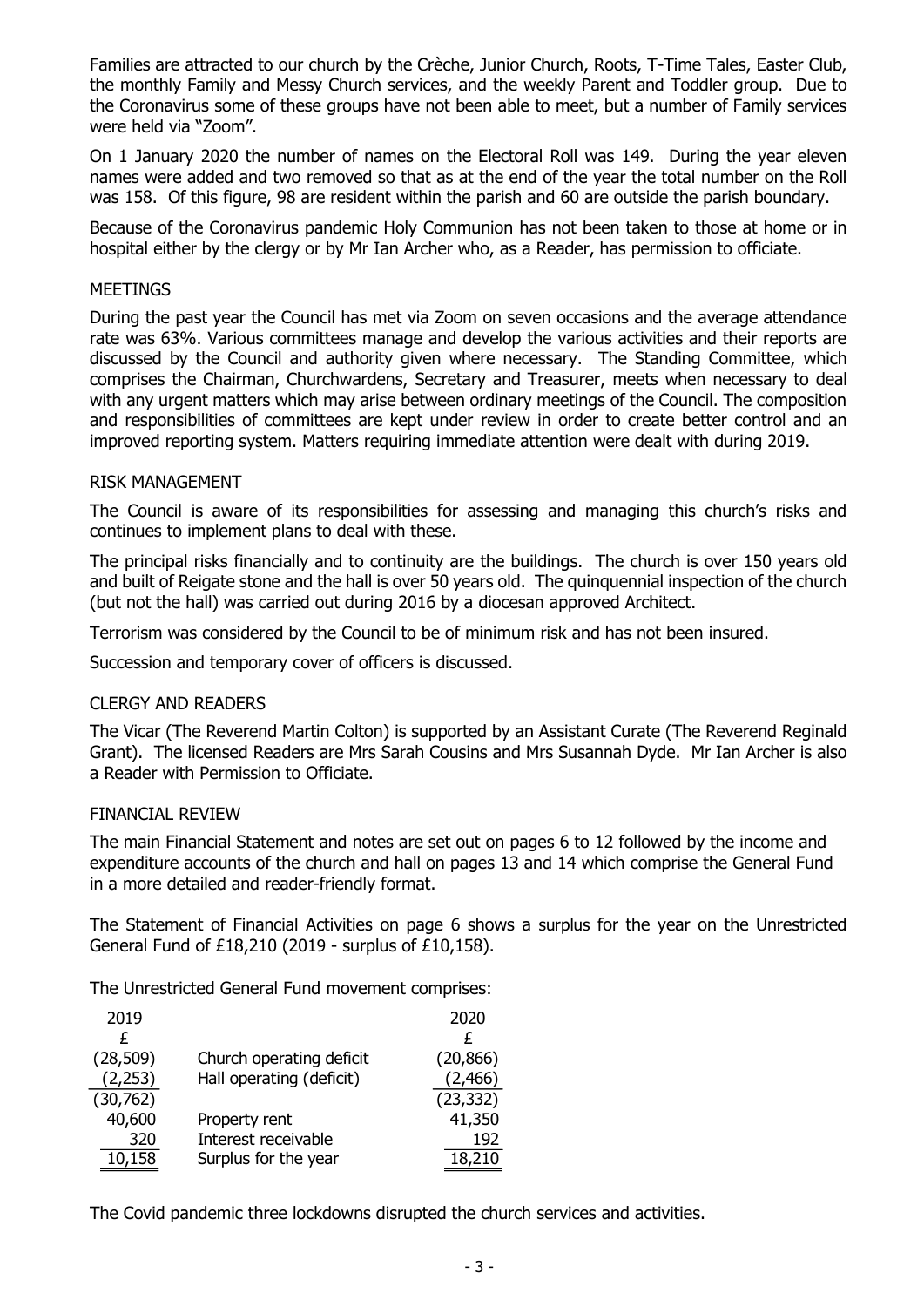Members generous support by planned giving and a record Gift Day made up for the reduced collections.

The reduced cost of heating and lighting the church and of clergy expenses as the previous Assistant Curate left the parish last year reduced church running costs.

The hall's deficit was similar to last year. The hall was left closed for periods and tenants could not hold their activities. Costs - cleaning and maintenance - were much reduced with less use.

GENERAL FUND - CHURCH - PAGE 13

Income –

- Planned Giving £81,358 increased by 4%
- Collections £6,688 decreased by 66%
- Gift Day £35,441 a record
- Lottery Grant £9,146 equal to cost of equipment
- Special Appeals £1,553 are collections donated to specific charity causes see under Grants following
- Other Activities £2,014 in March, the activities involving members of the Church and community ceased. Thus £6,230 less income was generated.

Expenditure –

Grants (i.e. outside giving) total £5,253, of which £1,353 was from special appeals and £3,700 from church funds. A full list of grants made is:-

| From special appeals and activities -           |       |       |
|-------------------------------------------------|-------|-------|
| Combat Stress (Remembrance Sunday)              | 366   |       |
| Renewed Hope Trust (Carol Service)              | 277   |       |
| Reigate Samaritans (Midnight Mass)              | 376   |       |
| Children's Society (Crib & Christingle Service) | 534   | 1,553 |
|                                                 |       |       |
| From church funds -                             |       |       |
| St Bede's School                                | 675   |       |
| Welcare                                         | 625   |       |
| Reigate & Banstead Borough Council              | 2,400 | 3,700 |
|                                                 |       |       |

- Parish Support Fund - +2%

- Building maintenance includes £2,088 roof repairs at 22 Birkheads Road.

- Equipment includes £9,146 for IT equipment funded by a grant from the National Lottery Fund.

Church Operating deficit - £20,866 (2019 - deficit £28,509).

GENERAL FUND - HALL - PAGE 14

Letting Fees - much reduced due to the lockdown, balanced by reduced expenditure.

Hall Operating deficit - £2,466 (2019 - deficit - £2,253)

PROPERTY RENT - PAGE 10 - £41,350 (2019 - £40,600)

| 2019   |                   | 2020   |
|--------|-------------------|--------|
| £      |                   | £      |
| 25,000 | Car Park          | 25,750 |
| 15,600 | 22 Birkheads Road | 15,600 |
| 40,600 |                   | 41,350 |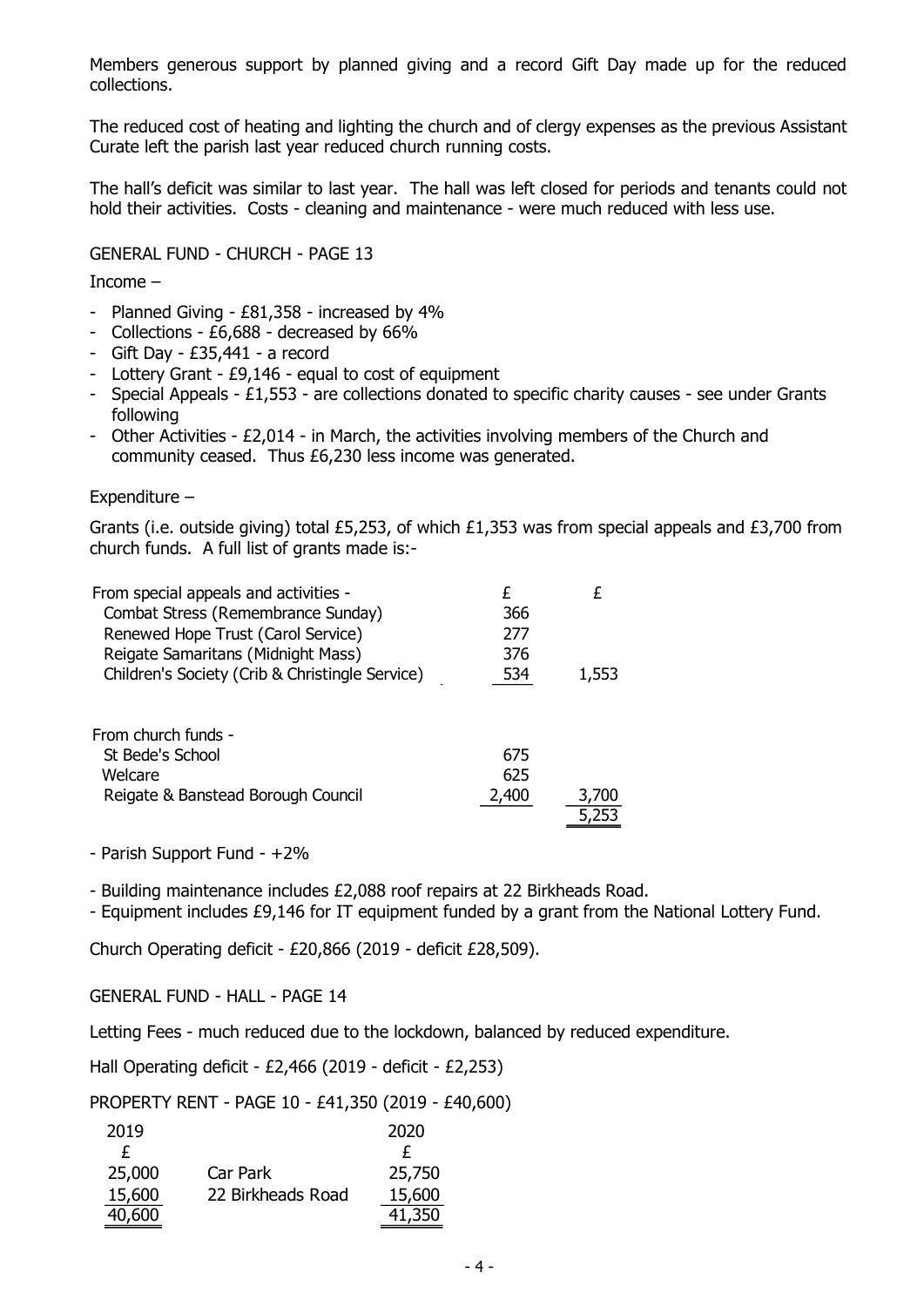It is difficult to forecast the results for 2021 with the uncertainty of the pandemic affecting church services and activities, hall usage and members' ability to donate. We have considered the impact of the coronavirus pandemic, and the measures taken to contain it, on the Church and its ability to continue as a going concern. Although the ultimate impact cannot be reliably determined, we have taken steps to mitigate the impact of the closure, including the introduction of Zoom services. We have considered the Church's assets and reserves and have therefore concluded that the Church has adequate resources to continue in operational existence for the foreseeable future. Consequently, the financial statements are prepared on a going concern basis.

## RESERVES POLICY

It is Council policy to maintain the unrestricted funds by breaking even over a five-year period, thus spreading any exceptional operating income and expenditure.

Unrestricted funds at 31 December 2020 were  $£428.717$  (2019 -  $£410.507$ ) of which  $£350.000$  is represented by the value of 22 Birkheads Road. Thus, liquid reserves are £78,717 at the Balance sheet date. The day to day running expenses of the Church is expected to be covered by Planned giving and rental income from the investment property and the liquid reserves of  $E78.717$  is to be utilised for making up for any shortcomings and therefore considered sufficient.

Foreseeable expenditure is:

- 1. The Tower lower levels were not fully renovated in 2018 further stonework will be needed.
- 2. The heating boilers are old and when replaced will require eco-friendly clean air machines.
- 3. Parts of the organ are over 50 years old and beginning to show signs of wear. Replacement will be needed before long.
- 4. New equipment to up-date the audio and visual systems

However, the current primary concern is the future of the Covid-19 pandemic.

Approved by the Parochial Church Council on 24 March 2021 and signed on its behalf by:

Martin Colte

-

The Reverend Martin Colton Chairman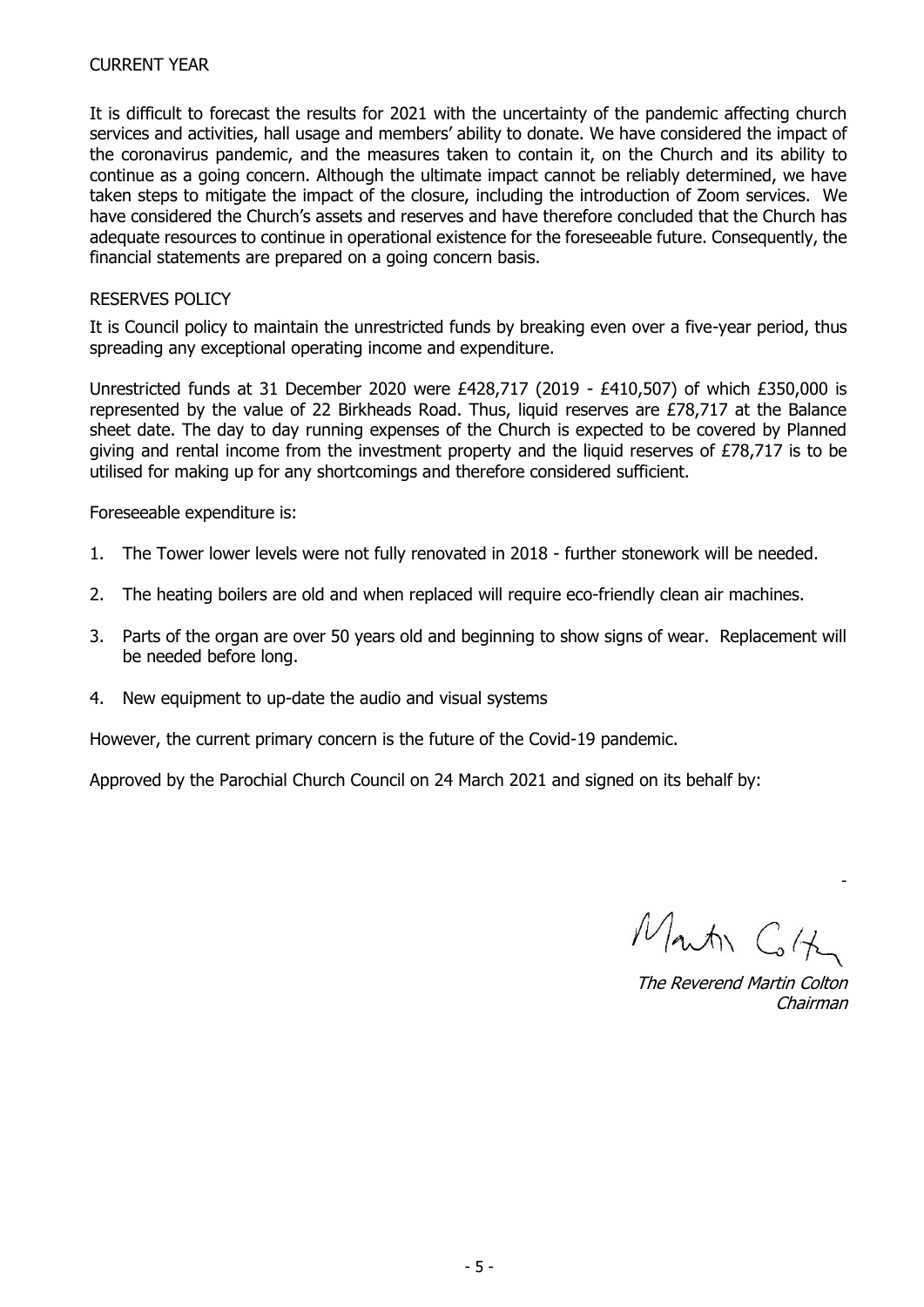|                                                        |      | <b>Unrestricted</b><br><b>Funds</b> | <b>Restricted</b><br><b>Funds</b> | 2020    | 2019    |
|--------------------------------------------------------|------|-------------------------------------|-----------------------------------|---------|---------|
|                                                        | Note | £                                   | £                                 | £       | £       |
| <b>INCOME FROM:</b>                                    |      |                                     |                                   |         |         |
| Donations                                              | 2(a) | 135,966                             | 1,553                             | 137,519 | 137,533 |
| Charitable activities                                  | 2(b) | 39,799                              |                                   | 39,799  | 54,215  |
| Investments                                            | 2(c) | 15,792                              | 13                                | 15,805  | 15,944  |
|                                                        |      | 191,557                             | 1,566                             | 193,123 | 207,692 |
| <b>Total</b>                                           |      |                                     |                                   |         |         |
| <b>EXPENDITURE ON:</b>                                 |      |                                     |                                   |         |         |
| Charitable activities                                  | 3    | 173,347                             | 1,553                             | 174,900 | 208,687 |
| <b>Total</b>                                           |      | 173,347                             | 1,553                             | 174,900 | 208,687 |
| Net Operating Income / (Expenditure)                   |      | 18,210                              | 13                                | 18,223  | (995)   |
| Total funds brought forward at 1 January 2020 (2019)   |      | 410,507                             | 3,098                             | 413,605 | 414,600 |
| Total funds carried forward at 31 December 2020 (2019) |      | 428,717                             | 3,111                             | 431,828 | 413,605 |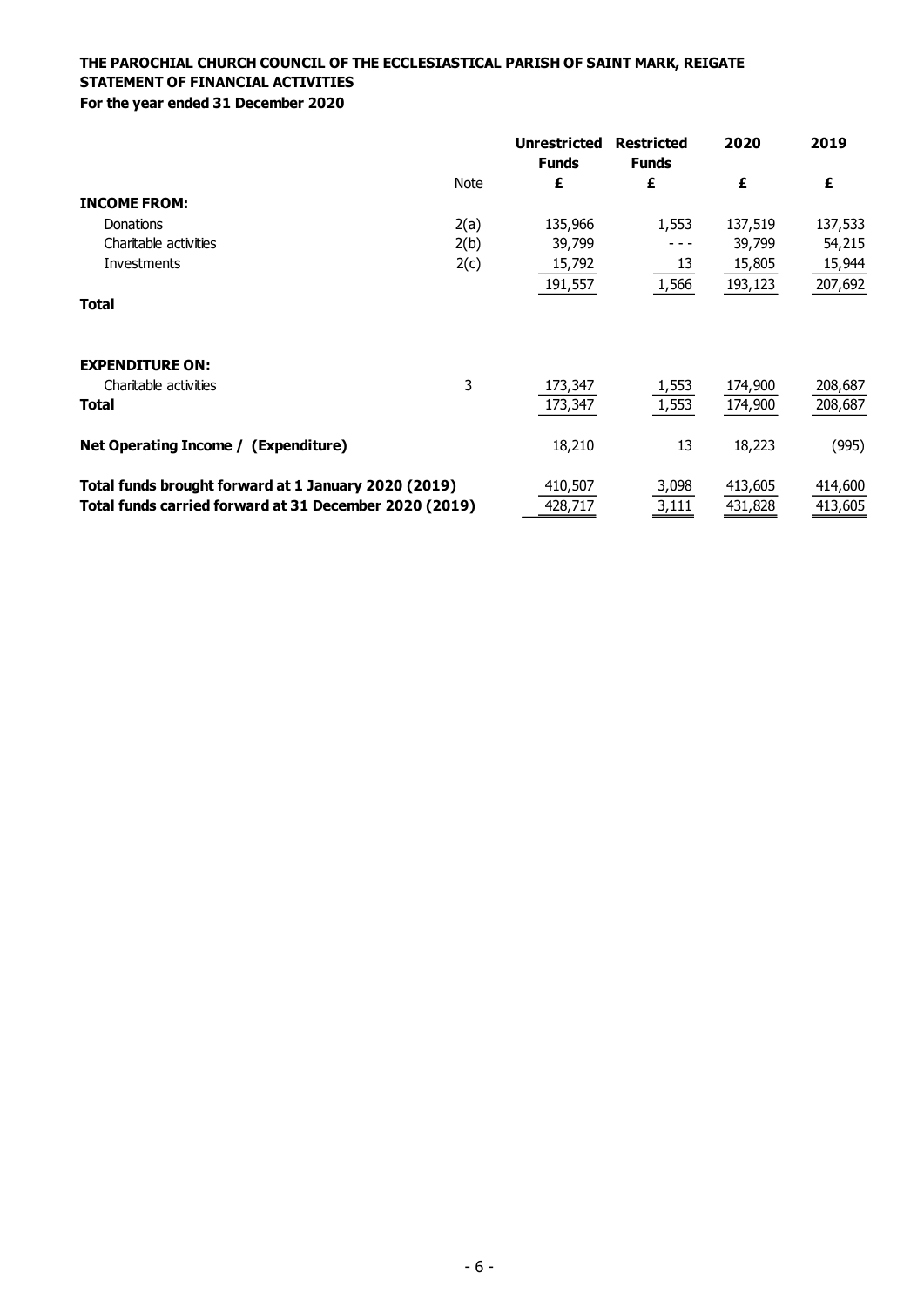## **THE PAROCHIAL CHURCH COUNCIL OF THE ECCLESIASTICAL PARISH OF SAINT MARK, REIGATE BALANCE SHEET AS AT 31 DECEMBER 2020**

|                                     |      | <b>TOTAL FUNDS</b> |         |
|-------------------------------------|------|--------------------|---------|
|                                     |      | 2020               | 2019    |
|                                     | Note | £                  | £       |
| <b>FIXED ASSETS</b>                 |      |                    |         |
| Tangible fixed assets               | 5    | 350,000            | 350,000 |
| <b>CURRENT ASSETS</b>               |      |                    |         |
| Debtors                             | 7    | 5,096              | 9,667   |
| Short Term Deposits                 |      | 48,576             | 48,370  |
| Cash at Bank                        |      | 39,166             | 16,202  |
|                                     |      | 92,838             | 74,239  |
| <b>CREDITORS</b>                    |      |                    |         |
| Amounts falling due within one year | 8    | 11,010             | 10,634  |
| <b>NET CURRENT ASSETS</b>           |      | 81,828             | 63,605  |
| <b>NET ASSETS</b>                   | 6    | 431,828            | 413,605 |
| <b>FUNDS</b>                        |      |                    |         |
| Unrestricted                        | 10   | 428,717            | 410,507 |
| Restricted                          | 10   | 3,111              | 3,098   |
|                                     |      | 431,828            | 413,605 |

Approved by the Parochial Church Council on 24 March 2021 and signed by:

Martin Colts

The Reverend Martin Colton Terrence F Hancock Chairman Secretary

-

The notes on pages 8 to 11 form part of these accounts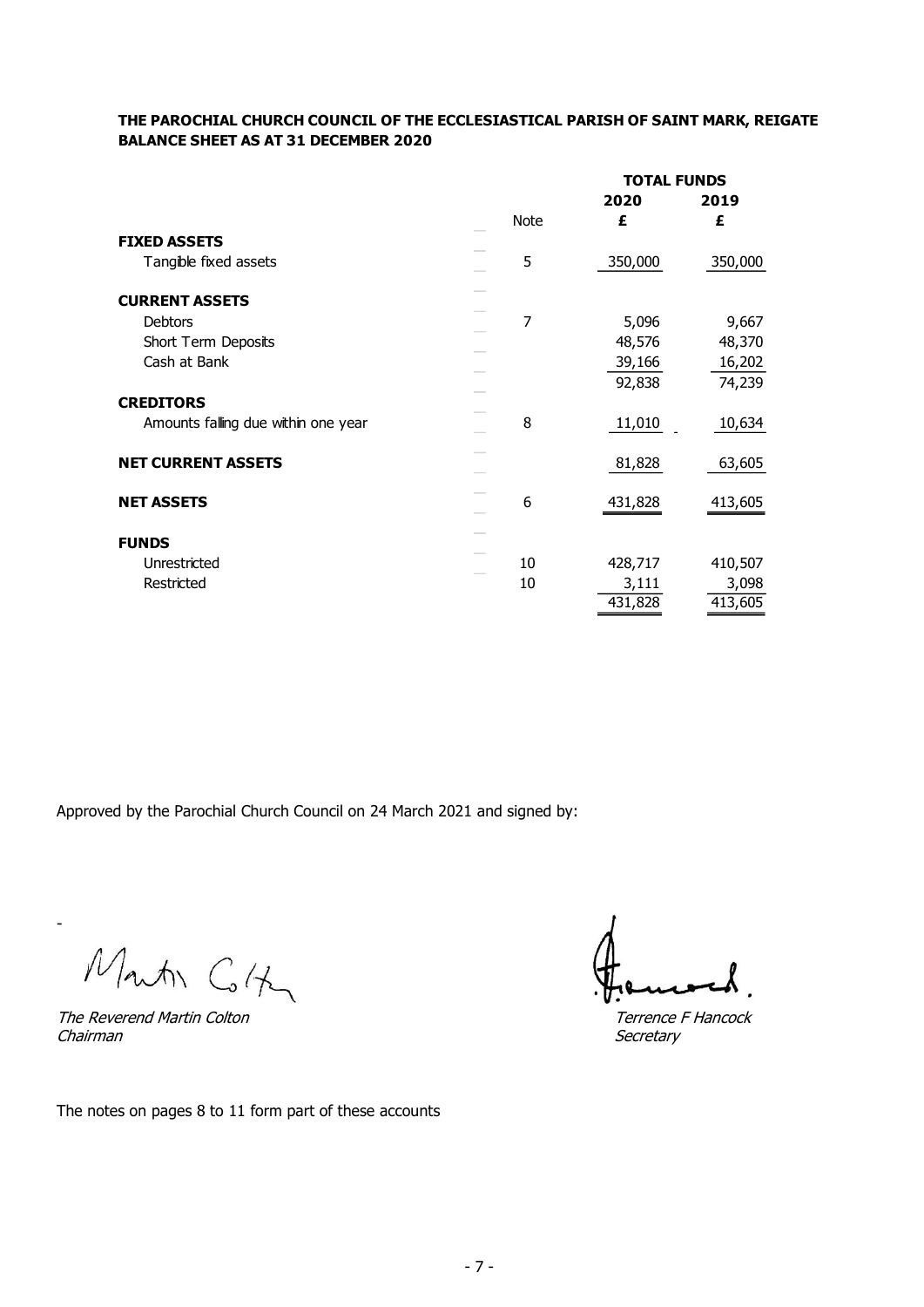## **1. ACCOUNTING POLICIES**

The Financial Statements have been prepared in accordance with the Church Accounting Regulations 2006 together with applicable accounting standards, the Charities Act 2011 and the Statement of Recommended Practice applicable to Charities preparing their accounts in accordance with FRS 102 (effective 1 January 2015) Charities SORP (FRS 102).

The Financial Statements have been prepared to give 'a true and fair view' and have departed from the Charities (Accounts and Reports) Regulations 2008 only to the extent required to give a 'true and fair view'. This departure has involved following Accounting and Recording by Charities preparing their accounts in accordance with the Financial Reporting standard applicable in the UK and Republic of Ireland (FRS 102) issued on 16 July 2014 rather than the Accounting and Reporting by Charities: Statement of Recommended Practice effective from April 2005 which has since been withdrawn.

The Financial Statements have been prepared under the historic cost convention, as modified by (the re-valuation of land and buildings) investments being measured at fair value through income and expenditure within the Statement of Financial Activities.

The Financial Statements are prepared in Sterling, which is the financial currency of the charity. Monetary amounts in these Financial statements are rounded to whole pounds.

The charity meets the definition of a public benefit entity under FRS 102.

At the Balance Sheet date, the Church has unrestricted funds of £428,717 which includes an investment property held at market value of £350,000 from which it receives rental income. Subsequent to the year end and in light of the Covid-19 pandemic, the Trustees have considered whether the use of going concern basis is appropriate and have considered possible events and conditions that might cast significant doubt on the ability of the Church to continue as a going concern. The Trustees have made this assessment for a period of at least twelve months from the date of the approval of these financial statements. In particular, the Trustees have considered the Church's assets and resources. After making enquiries, the Trustees have concluded that there is a reasonable expectation that the Church has adequate resources to continue operational existence for the foreseeable future. The Church therefore continues to adopt the going concern basis in preparing its financial statements.

#### **Funds**

The accounts include all transactions, assets and liabilities for which the Parochial Church Council has overall responsibility. They do not include the accounts of other church groups that owe their main affiliation to another body.

#### **Unrestricted Funds**

These are those which are not subject to any legal restriction regarding their use. Funds designated for a particular purpose by the Parochial Church Council are unrestricted. The fund which is unrestricted is the General Fund which comprises the Church and Hall accounts.

## **Restricted Funds**

These are those which arise when money is given for a specific purpose. The restricted funds in these accounts are: The Beryl Kent Fund - for the beautification of the Sanctuary and The Kitchen Project Fund - to re-furbish the hall kitchen. The movements on these funds are shown in note 10 to the accounts.

#### **Incoming Resources**

These are accounted for on a receivable basis. Voluntary services are not included. Legacies are recognised once there is sufficient evidence that receipt is probable and the amount of the legacy receivable can be measured reliably. Where entitlement to a legacy exists but there is uncertainty as to its receipt or the amount receivable, details are disclosed as a contingent asset until the criteria for income recognition are met. When making wills, donors are requested to leave the application of a legacy to the needs of the church, applying the donor's name as appropriate.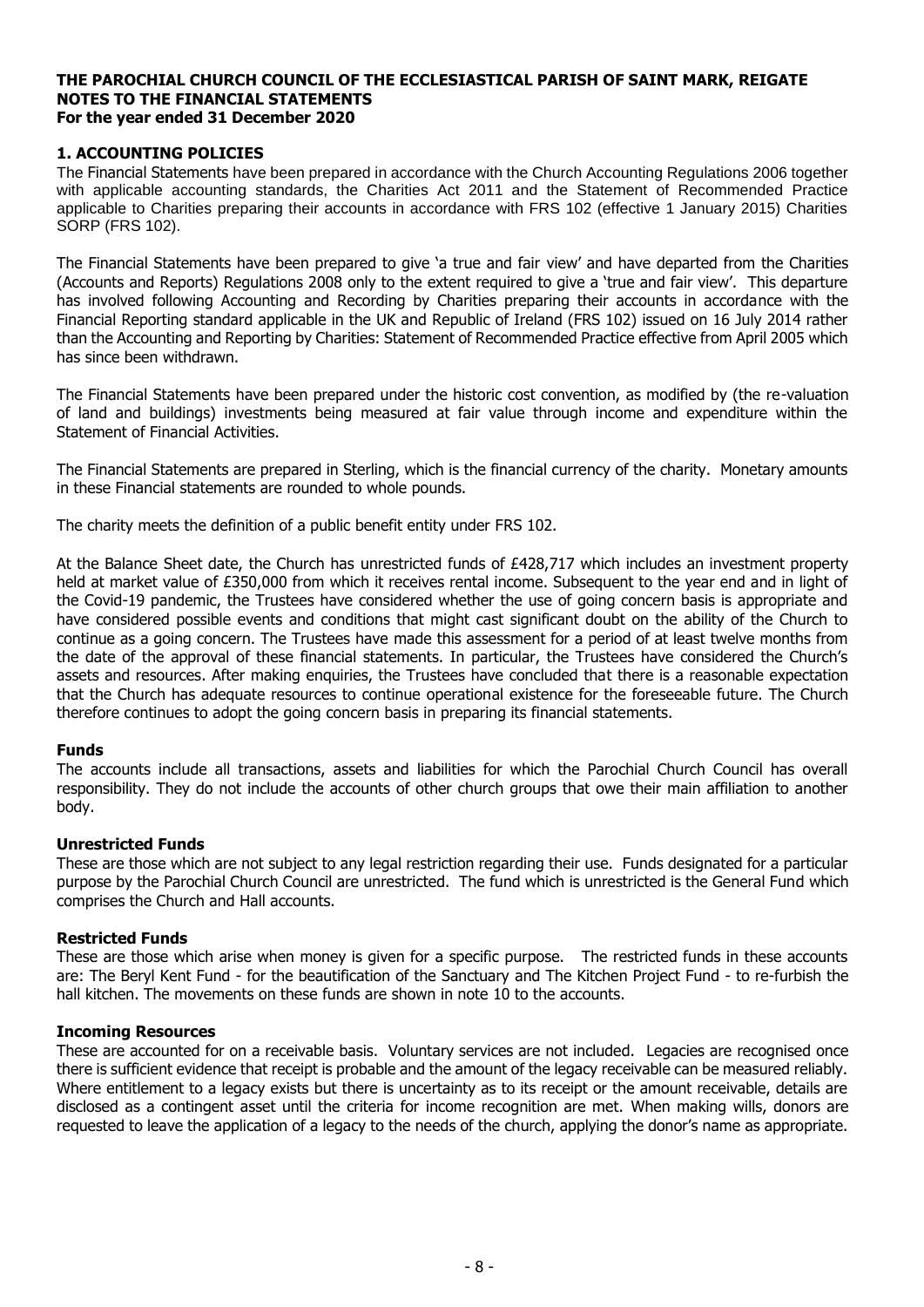#### **Resources expended**

These are recognised in the period in which they are incurred and are accounted for gross of irrecoverable VAT. All costs are allocated between expenditure categories on a basis designed to reflect the use of the resources. Costs related to a particular activity are allocated directly. Support costs are apportioned on an appropriate basis. These are costs which assist the work of the church but do not directly represent charitable activities and include office costs and governance costs.

## **Fixed Assets**

Consecrated and benefice property is not included in the accounts in accordance with S.10(2)(a) and (c) of the Charities Act 2011. No value is placed on the moveable church furnishings held by Churchwardens on special trust for the Parochial Church Council and which require a faculty for disposal since the Parochial Church Council considers this to be an inalienable property. All expenditure incurred during the year on consecrated and beneficial buildings and movable church furnishings, whether maintenance or improvement is written off. Investment properties are initially recognised at cost and subsequently re-measured at fair value at the reporting date.

## **Tax Status**

As a charity the Parochial Church Council is exempt from paying Corporation Tax but does have to pay Value Added Tax.

#### **Financial Investments**

- (i) Cash and cash equivalents: Cash and cash equivalents include cash at banks and in hand and in short term deposits with a maturity date of three months or less.
- (ii) Debtors and Creditors: Debtors and creditors receivable or payable within one year of the reporting date are carried at their transaction price.

#### **Cash Flow Statement**

The charity has taken the exemption available in paragraph 7.18 of FRS 102 and has not prepared a cash flow statement.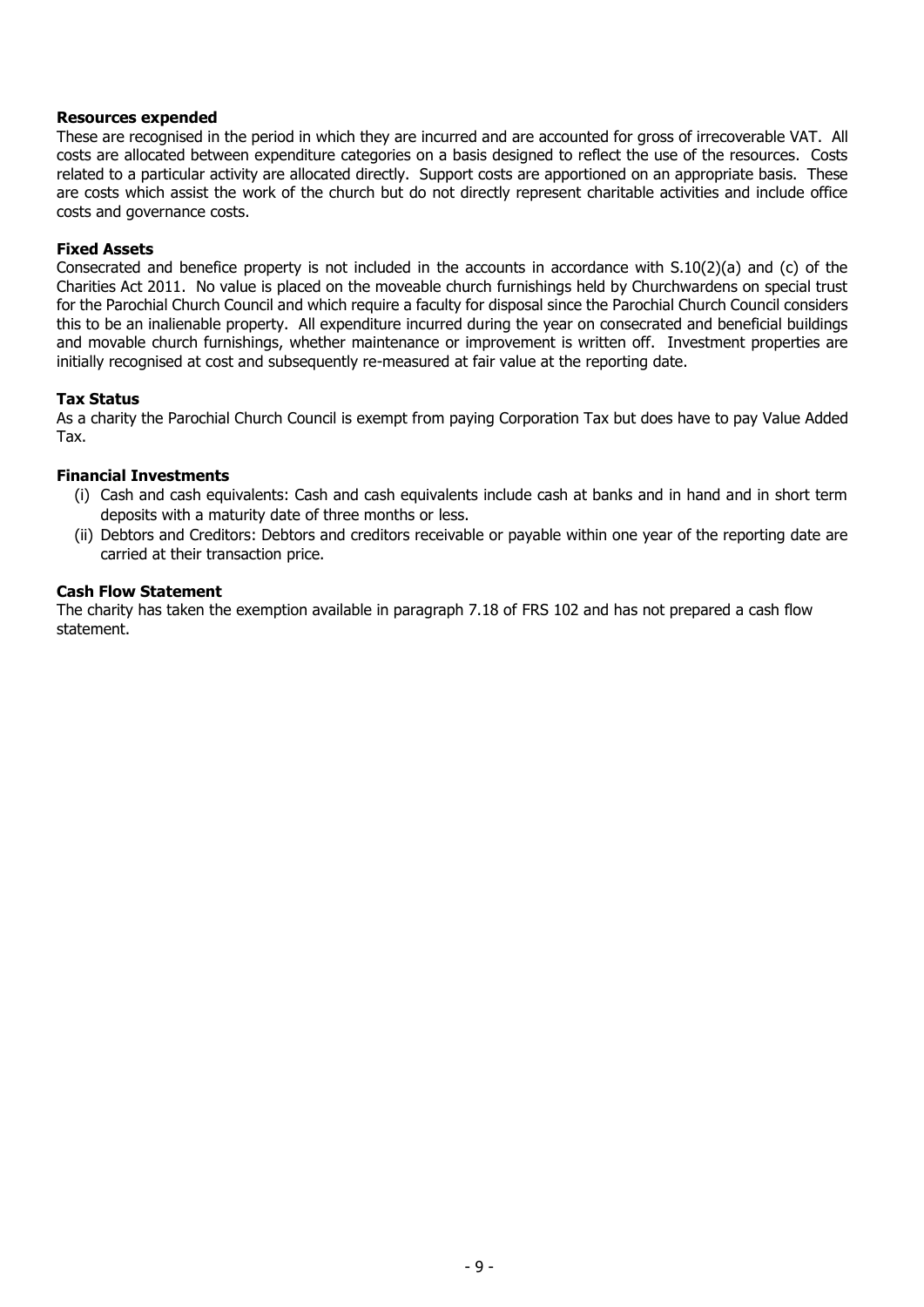|                                                      |                                                | 2020         |              |                                                | 2019                                                                                                                                                                                                                                                                                                                                                                                         |              |
|------------------------------------------------------|------------------------------------------------|--------------|--------------|------------------------------------------------|----------------------------------------------------------------------------------------------------------------------------------------------------------------------------------------------------------------------------------------------------------------------------------------------------------------------------------------------------------------------------------------------|--------------|
| <b>2. INCOMING RESOURCES</b>                         | <b>Unrestricted Restricted</b><br><b>Funds</b> | <b>Funds</b> | <b>TOTAL</b> | <b>Unrestricted Restricted</b><br><b>Funds</b> | <b>Funds</b>                                                                                                                                                                                                                                                                                                                                                                                 | <b>TOTAL</b> |
| 2(a) Donations                                       | £                                              | £            | £            | £                                              | £                                                                                                                                                                                                                                                                                                                                                                                            | £            |
| Planned giving                                       | 66,756                                         |              | 66,756       | 63,778                                         | $- - -$                                                                                                                                                                                                                                                                                                                                                                                      | 63,778       |
| - income tax recoverable                             | 14,602                                         |              | 14,602       | 14,130                                         | ---                                                                                                                                                                                                                                                                                                                                                                                          | 14,130       |
| Collections at services (including tax recoverable)  | 6,688                                          |              | 6,688        | 19,518                                         | ---                                                                                                                                                                                                                                                                                                                                                                                          | 19,518       |
| Gift Day (including tax recoverable)                 | 35,441                                         |              | 35,441       | 23,310                                         | ---                                                                                                                                                                                                                                                                                                                                                                                          | 23,310       |
| Donations (including tax recoverable)                | 1,319                                          |              | 1,319        | 2,171                                          | 3,961                                                                                                                                                                                                                                                                                                                                                                                        | 6,132        |
| Grant                                                | 9,146                                          |              | 9,146        |                                                | 187                                                                                                                                                                                                                                                                                                                                                                                          | 187          |
| Collections from appeals (including tax recoverable) | - - -                                          | 1,553        | 1,553        |                                                | 2,234                                                                                                                                                                                                                                                                                                                                                                                        | 2,234        |
| <b>Other Activities</b>                              | 2,014                                          | $- - -$      | 2,014        | 8,244                                          | $\frac{1}{2} \frac{1}{2} \frac{1}{2} \frac{1}{2} \frac{1}{2} \frac{1}{2} \frac{1}{2} \frac{1}{2} \frac{1}{2} \frac{1}{2} \frac{1}{2} \frac{1}{2} \frac{1}{2} \frac{1}{2} \frac{1}{2} \frac{1}{2} \frac{1}{2} \frac{1}{2} \frac{1}{2} \frac{1}{2} \frac{1}{2} \frac{1}{2} \frac{1}{2} \frac{1}{2} \frac{1}{2} \frac{1}{2} \frac{1}{2} \frac{1}{2} \frac{1}{2} \frac{1}{2} \frac{1}{2} \frac{$ | 8,244        |
|                                                      | 135,966                                        | 1,553        | 137,519      | 131,151                                        | 6,382                                                                                                                                                                                                                                                                                                                                                                                        | 137,533      |
| 2(b) Charitable Activities                           |                                                |              |              |                                                |                                                                                                                                                                                                                                                                                                                                                                                              |              |
| Magazine                                             | 520                                            |              | 520          | 481                                            |                                                                                                                                                                                                                                                                                                                                                                                              | 481          |
| Hall lettings                                        | 12,502                                         |              | 12,502       | 27,066                                         |                                                                                                                                                                                                                                                                                                                                                                                              | 27,066       |
| Car park rent                                        | 25,750                                         |              | 25,750       | 25,000                                         |                                                                                                                                                                                                                                                                                                                                                                                              | 25,000       |
| Fees                                                 | 1,027                                          |              | 1,027        | 1,668                                          | - - -                                                                                                                                                                                                                                                                                                                                                                                        | 1,668        |
|                                                      | 39,799                                         | - - -        | 39,799       | 54,215                                         | $- - -$                                                                                                                                                                                                                                                                                                                                                                                      | 54,215       |
| 2(c) investments                                     |                                                |              |              |                                                |                                                                                                                                                                                                                                                                                                                                                                                              |              |
| Interest receivable                                  | 192                                            | 13           | 205          | 320                                            | 24                                                                                                                                                                                                                                                                                                                                                                                           | 344          |
| Property rent - see note 2(d)                        | 15,600                                         |              | 15,600       | 15,600                                         | - - -                                                                                                                                                                                                                                                                                                                                                                                        | 15,600       |
|                                                      | 15,792                                         | 13           | 15,805       | 15,920                                         | 24                                                                                                                                                                                                                                                                                                                                                                                           | 15,944       |
| <b>TOTAL INCOME</b>                                  | 191,557                                        | 1,566        | 193,123      | 201,286                                        | 6,406                                                                                                                                                                                                                                                                                                                                                                                        | 207,692      |
| 2(d) PROPERTY RENT                                   |                                                |              |              |                                                |                                                                                                                                                                                                                                                                                                                                                                                              |              |
| 22 Birkheads Road                                    |                                                |              |              |                                                |                                                                                                                                                                                                                                                                                                                                                                                              |              |
| Rent Received                                        | 13,200                                         |              | 13,200       | 13,200                                         |                                                                                                                                                                                                                                                                                                                                                                                              | 13,200       |
| Grant                                                | 2,400                                          |              | 2,400        | 2,400                                          |                                                                                                                                                                                                                                                                                                                                                                                              | 2,400        |
|                                                      | 15,600                                         |              | 15,600       | 15,600                                         | - - -                                                                                                                                                                                                                                                                                                                                                                                        | 15,600       |

Per note 5 following, this property has been let to a tenant guaranteed by Reigate and Banstead Borough Council as Community Support at a rent of £1,100 per month. The market rent has been advised as £1,300 per month. Therefore £2,400 was donated to Community Support and has been charged to Grants.

|                                                                                               |                                     | 2020                              |              |                                     | 2019                              |              |
|-----------------------------------------------------------------------------------------------|-------------------------------------|-----------------------------------|--------------|-------------------------------------|-----------------------------------|--------------|
| <b>3. RESOURCES USED</b>                                                                      | <b>Unrestricted</b><br><b>Funds</b> | <b>Restricted</b><br><b>Funds</b> | <b>TOTAL</b> | <b>Unrestricted</b><br><b>Funds</b> | <b>Restricted</b><br><b>Funds</b> | <b>TOTAL</b> |
|                                                                                               | £                                   | £                                 | £            | £                                   | £                                 | £            |
| <b>Charitable Activities, Grants, Missionary and Charitable Giving</b><br><b>Direct Costs</b> |                                     |                                   |              |                                     |                                   |              |
| Church overseas                                                                               |                                     |                                   |              |                                     |                                   |              |
| Missionary Societies, Relief and Development agencies                                         |                                     |                                   |              | 200                                 |                                   | 200          |
| Home missions                                                                                 |                                     |                                   |              |                                     |                                   |              |
| Church societies                                                                              | 1,300                               | 277                               | 1,577        | 1,088                               | 727                               | 1,815        |
| Other charities etc                                                                           | 2,400                               | 1,276                             | 3,676        | 2,400                               | 1,694                             | 4,094        |
| <b>Total Direct Costs</b>                                                                     | 3,700                               | 1,553                             | 5,253        | 3,688                               | 2,421                             | 6,109        |
|                                                                                               |                                     |                                   |              |                                     |                                   |              |
| <b>Support Costs</b>                                                                          |                                     |                                   |              |                                     |                                   |              |
| Church<br>- Parish Support Fund                                                               | 108,948                             | ---                               | 108,948      | 106,812                             | $- - -$                           | 106,812      |
| - Clergy expenses                                                                             | 1,166                               |                                   | 1,166        | 5,333                               |                                   | 5,333        |
| - Building maintenance                                                                        | 3,160                               |                                   | 3,160        | 9,147                               | 715                               | 9,862        |
| - Organist and Organ                                                                          | 2,003                               | - - -                             | 2,003        | 3,491                               | $- - -$                           | 3,491        |
| - Church running expenses                                                                     | 12,488                              |                                   | 12,488       | 15,149                              | 500                               | 15,649       |
| - Office administration and stationery                                                        | 16,220                              | ---                               | 16,220       | 16,884                              | 63                                | 16,947       |
| - Equipment                                                                                   | 9,604                               | ---                               | 9,604        | $- - -$                             | $- - -$                           |              |
|                                                                                               | 153,589                             | ---                               | 153,589      | 156,816                             | 1,278                             | 158,094      |
| Hall<br>- Running costs                                                                       | 14,968                              |                                   | 14,968       | 29,454                              | 924                               | 30,378       |
| - Independent Examination<br>Governance                                                       | 1,090                               |                                   | 1,090        | 1,170                               | $- - -$                           | 1,170        |
| Kitchen Project - Building Renovation and Equipment                                           |                                     | ---                               | ---          |                                     | 12,936                            | 12,936       |
| <b>Total Support Costs</b>                                                                    | 169,647                             | $\frac{1}{2}$                     | 169,647      | 187,440                             | 15,138                            | 202,578      |
| <b>TOTAL EXPENDITURE</b>                                                                      | 173,347                             | 1,553                             | 174,900      | 191,128                             | 17,559                            | 208,687      |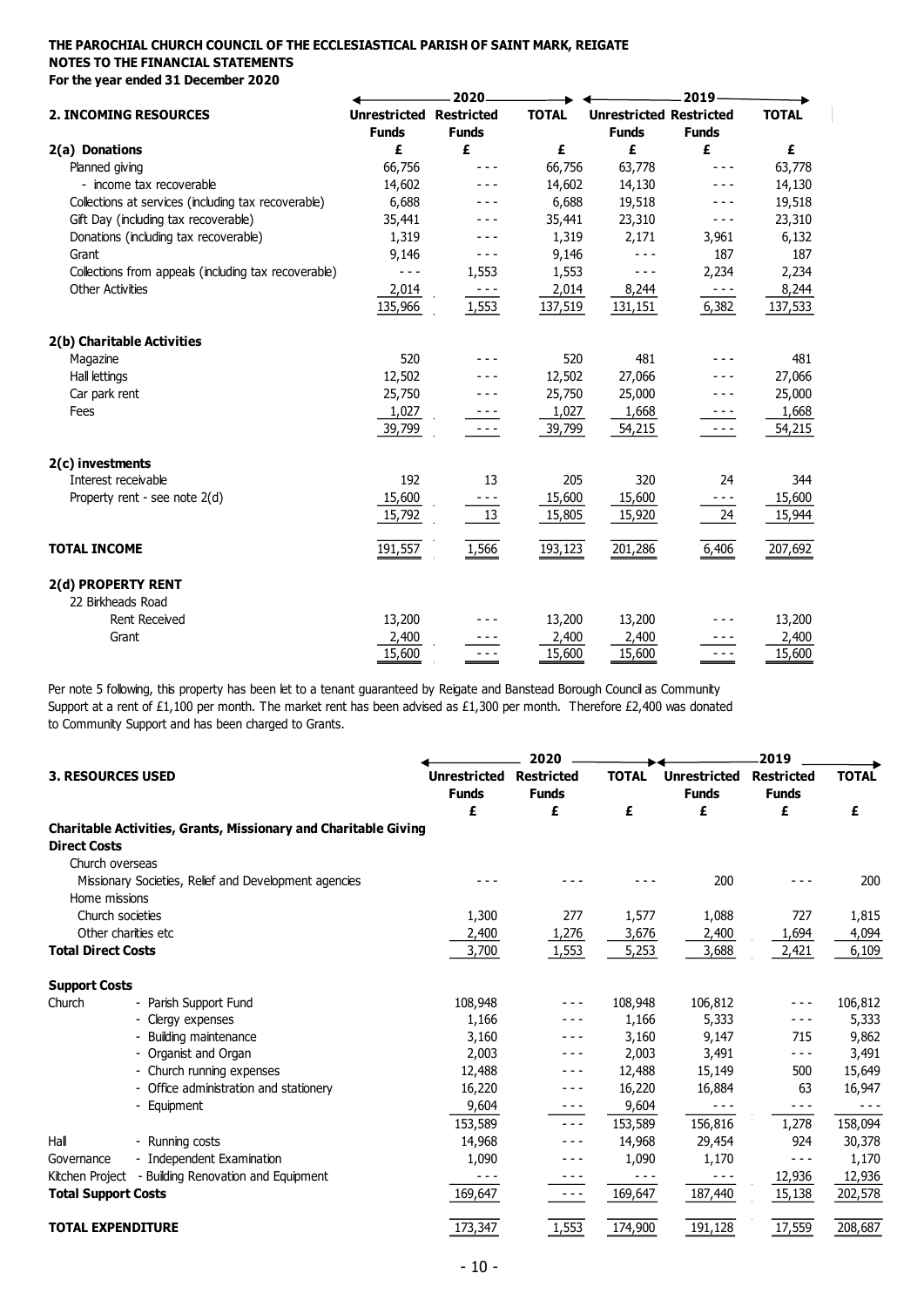| <b>4. STAFF COSTS</b>     | 2020          | 2019   |
|---------------------------|---------------|--------|
| <b>Wages and Salaries</b> |               |        |
|                           | <u>13,312</u> | 13,524 |

Two staff (2019 - three) were employed during the year - a Parish Administrator who changed during the year and a Hall Cleaner who is related to the Vicar. Pension contributions were £174 (2019 - £171).. In addition fees of £1,354 (2019 - £2,000) were paid to the Organist Mr T F Hancock who is a member of the Parochial Church Council. The Chairman (who is the Vicar) and the Assistant Curate are ex-officio members and are re-imbursed expenses. No other member received any remuneration or expenses other than re-imbursement for the purchase of goods on behalf of Church activities. Key management personnel include members of the Parochial Church Council, Junior Church leaders and volunteers who garden, cook and serve coffee.

No employee received remuneration exceeding £60,000 (2019 - none).

| <b>5. FIXED ASSETS</b>       | 2020    | 2019    |
|------------------------------|---------|---------|
|                              |         |         |
| Value of investment property | 350,000 | 350,000 |

The property 22 Birkheads Road was occupied by the Caretaker until 8 June 2016. The property was then let to a tenant guaranteed by Reigate and Banstead Borough Council and was re-classified as an Investment Property at the market value at the date of transfer. This resulted in a re-valuation gain of £345,419 which was recognised through Income and Expenditure within the Statement of Financial Activities in 2016. The property has been valued by the Trustees by reference to market evidence of transaction prices for similar properties. The historical cost of the property is £4,581.

#### **6. ANALYSIS OF NET ASSETS BY FUND**

|                                                                             | 2020                                           |              |              | 2019                                |                                   |              |  |
|-----------------------------------------------------------------------------|------------------------------------------------|--------------|--------------|-------------------------------------|-----------------------------------|--------------|--|
|                                                                             | <b>Unrestricted Restricted</b><br><b>Funds</b> | <b>Funds</b> | <b>TOTAL</b> | <b>Unrestricted</b><br><b>Funds</b> | <b>Restricted</b><br><b>Funds</b> | <b>TOTAL</b> |  |
|                                                                             | £                                              | £            | £            | £                                   | £                                 | £            |  |
| <b>Fixed assets</b>                                                         | 350,000                                        |              | 350,000      | 350,000                             |                                   | 350,000      |  |
| <b>Current Assets</b>                                                       | 89,727                                         | 3,111        | 92,838       | 71,141                              | 3,098                             | 74,239       |  |
| Less current liabilities                                                    | (11,010)                                       |              | (11,010)     | (10, 634)                           | - - -                             | (10, 634)    |  |
| <b>Fund Balance</b>                                                         | 428,717                                        | 3,111        | 431,828      | 410,507                             | 3,098                             | 413,605      |  |
| 7. DEBTORS                                                                  |                                                |              |              |                                     | 2020                              | 2019         |  |
|                                                                             |                                                |              |              |                                     | £                                 | £            |  |
| Income tax recoverable                                                      |                                                |              |              |                                     | 4,189                             | 5,428        |  |
| Sundry                                                                      |                                                |              |              |                                     | 907                               | 4,239        |  |
|                                                                             |                                                |              |              |                                     | 5,096                             | 9,667        |  |
| Sundry debtors are financial instruments and are measured at present value. |                                                |              |              |                                     |                                   |              |  |
| 8. LIABILITIES - AMOUNTS FALLING DUE WITHIN ONE YEAR                        |                                                |              |              |                                     |                                   |              |  |
| Creditors and accruals                                                      |                                                |              |              |                                     | £<br>11,010                       | £<br>10,634  |  |
|                                                                             |                                                |              |              |                                     |                                   |              |  |
| All creditors are financial instruments and are measured at present value.  |                                                |              |              |                                     |                                   |              |  |
| 9. DEFERRED INCOME                                                          |                                                |              |              |                                     |                                   |              |  |
| Deferred Income comprises:                                                  |                                                |              |              |                                     | £                                 | £            |  |
| Balance at 1 January 2020 (2019)                                            |                                                |              |              |                                     | 904                               | 904          |  |
| Amount released to income                                                   |                                                |              |              |                                     | (904)                             | (904)        |  |
| Amount deferred in the year                                                 |                                                |              |              |                                     | 904                               | 904          |  |
| Balance at 31 December 2020 (2019)                                          |                                                |              |              |                                     | 904                               | 904          |  |
|                                                                             |                                                |              |              |                                     |                                   |              |  |

Deferred income relates to rent received in relation to the next year.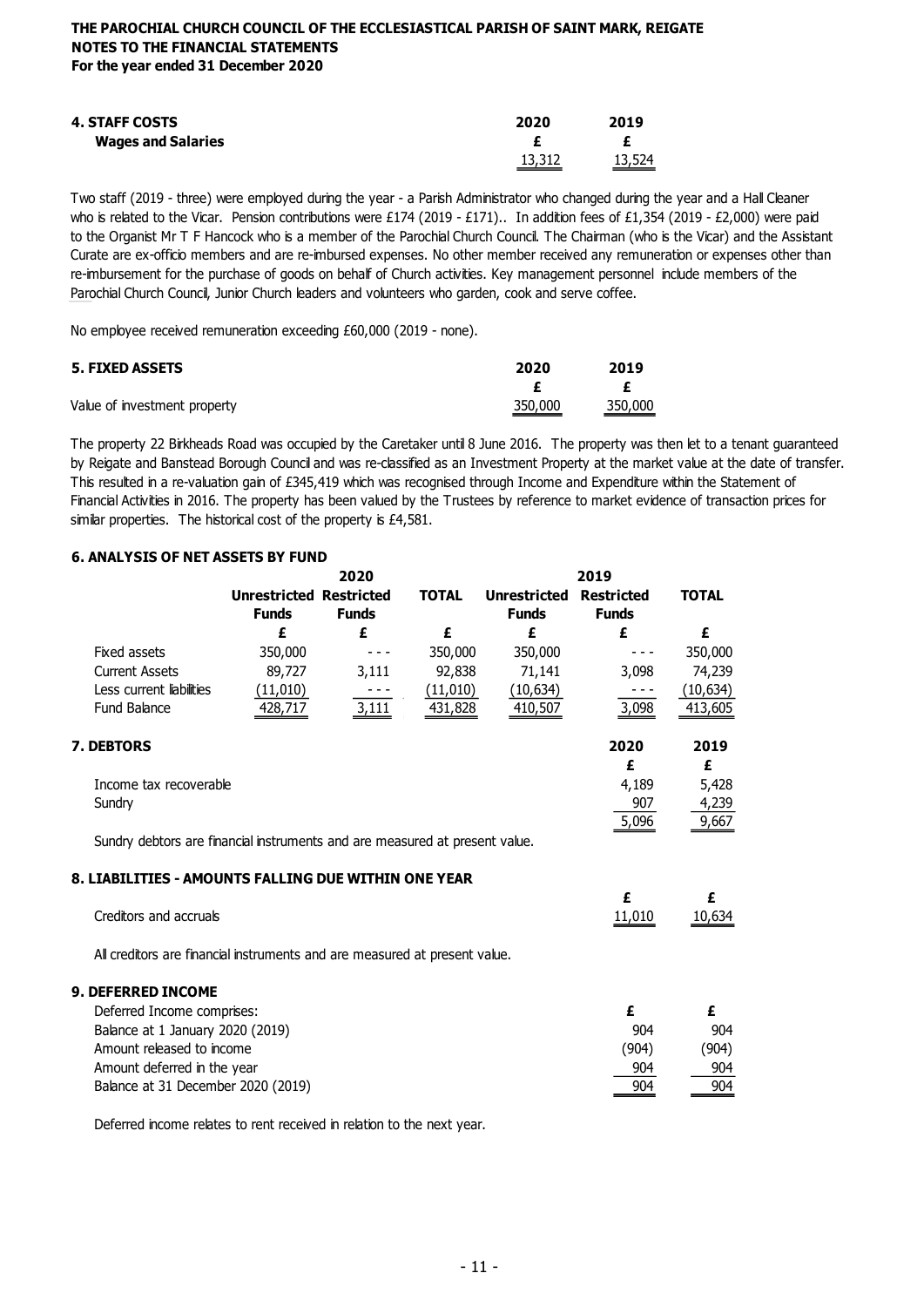## **10. FUND DETAILS**

| Details of fund movements during the year for the individual funds are as follows: | 2020       | 2019      |
|------------------------------------------------------------------------------------|------------|-----------|
| <b>Unrestricted Fund</b>                                                           | £          | £         |
| Fund at 1 January 2020 (2019)                                                      | 410,507    | 400,349   |
| Surplus for the year                                                               | 18,210     | 10,158    |
| Fund at 31 December 2020 (2019)                                                    | 428,717    | 410,507   |
| <b>Restricted Funds</b>                                                            |            |           |
| <b>Beryl Kent Fund</b>                                                             | £          | £         |
| Fund at 1 January 2020 (2019)                                                      | 3,098      | 3,074     |
| Surplus for the year                                                               | 13         | 24        |
| Fund at 31 December 2020 (2019)                                                    | 3,111      | 3,098     |
| <b>Kitchen Project Fund</b>                                                        | £          | £         |
| Fund at 1 January 2020 (2019)                                                      | <b>NIL</b> | 11,177    |
| Deficit for the year                                                               |            | (11, 177) |
| Fund at 31 December 2020                                                           | <b>NIL</b> | NIL       |
|                                                                                    |            | £         |
| <b>Total Restricted Funds</b>                                                      |            | 3,098     |

## **11. MAINTENANCE OF CHURCH BUILDINGS**

The Parochial Church Council is responsible for the maintenance of the Church and Hall and a Finance & Buildings Committee exists to ensure that the necessary work is under constant review. A quinquennial inspection was effected by a Diocesan approved architect during 2016 highlighting necessary repairs which were effected in 2018 but other faults remain to be repaired.

The age and nature of both buildings give rise to a continuing demand for major maintenance work.

## **12. ACCUMULATION OF RESERVES**

The accumulation of surpluses in the various unrestricted funds exists only to the extent that resources are needed for the ongoing work of the church and for the maintenance and improvements referred to in note 11.

## **13. DETAILED INCOME AND EXPENDITURE ACCOUNTS**

Detailed Income and Expenditure Accounts are provided on the following pages.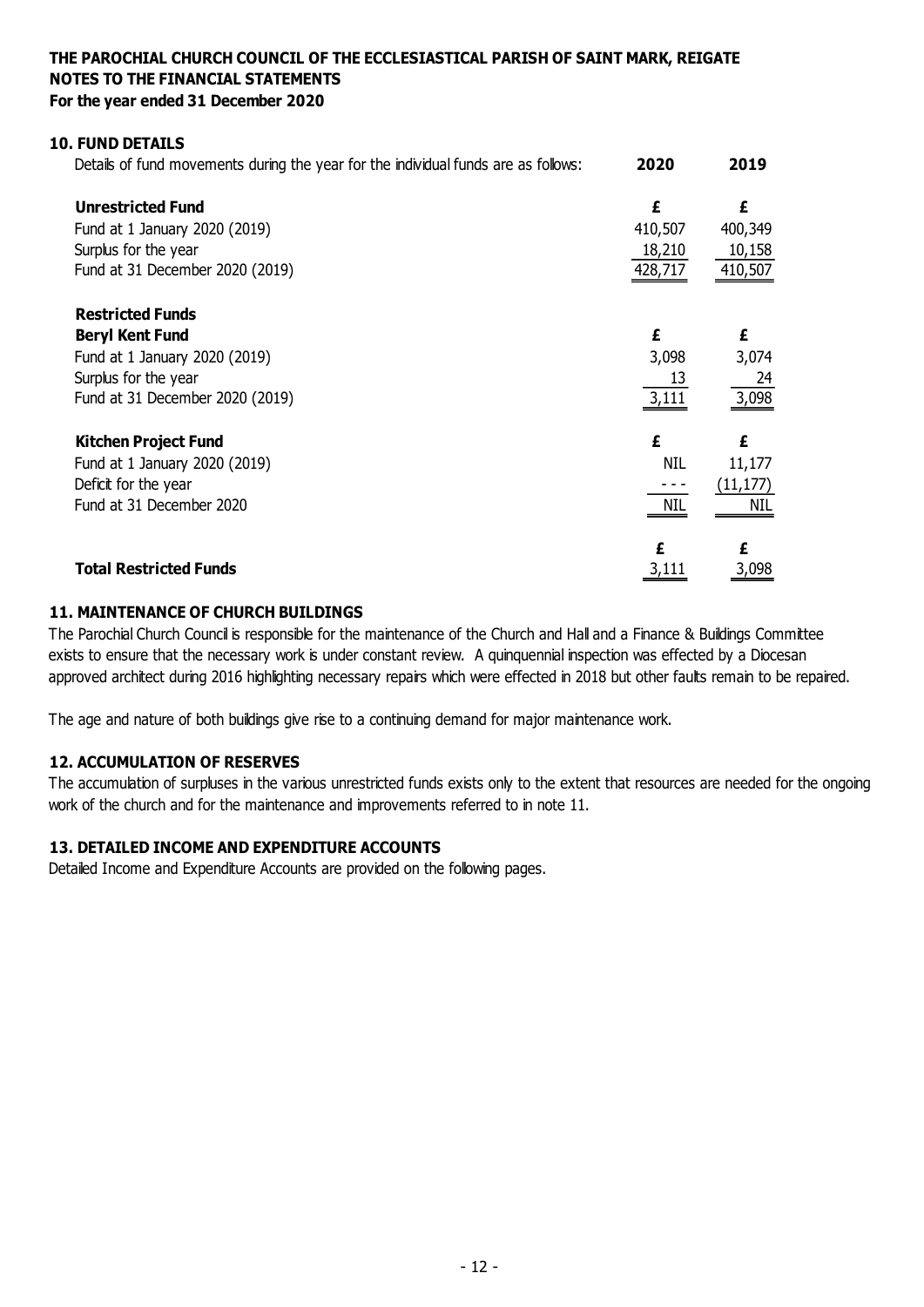## **THE PAROCHIAL CHURCH COUNCIL OF THE ECCLESIASTICAL PARISH OF SAINT MARK, REIGATE CHURCH - GENERAL FUND - INCOME AND EXPENDITURE ACCOUNT For the year ended 31 December 2020**

**INCOMING RESOURCES 2020 2019 Incoming Resources from Donors £ £** Planned giving (including tax recoverable) 81,358 77,908 Collections (including tax recoverable) 6,688 19,518 Gift Day (including tax recoverable) 35,441 23,310 Donations (including tax recoverable) and the state of the state of the state of the state of the state of the state of the state of the state of the state of the state of the state of the state of the state of the state o Lottery Grant 9,146 - - - 133,952 124,237 **Other voluntary incoming resources** Special appeals 2,234 Other Activities 2,014 8,244 3,567 10,478 **Income from charitable and anciliary trading** Magazine 520 481 Fees  $1,027$   $1,668$ 1,547 2,149 **TOTAL INCOMING RESOURCES** 139,066 136,864 **RESOURCES USED Missionary and charitable giving 5,253** 6,109 **Church running costs** Parish Support Fund 108,948 106,812 Clergy expenses 5,333 Sanctuary costs 1,166 Organist and organ 2,003 3,491  $\,$ Insurance  $\,$  3,803  $\,$  3,682  $\,$ Gas and electricity 6.342 Building maintenance 3,160 9,862 Equipment 9,604 - - - Miscellaneous 4,313 4,459 137,369 141,147 **Management and administration** Parish Office administration and stationery 16,220 16,947 Independent Examination 1,170 17,310 18,117 **TOTAL RESOURCES USED** 159,932 165,373 **OPERATING (DEFICIT) FOR THE YEAR - CHURCH** (20,866) (28,509) **OPERATING (DEFICIT) FOR THE YEAR - HALL** (2,466) (2,466) (2,253) **PROPERTY RENT** 40,600 **TOTAL OPERATING SURPLUS** 18,018 9,838 **INTEREST RECEIVABLE** 320 **TOTAL SURPLUS FOR THE YEAR** 18,210 10,158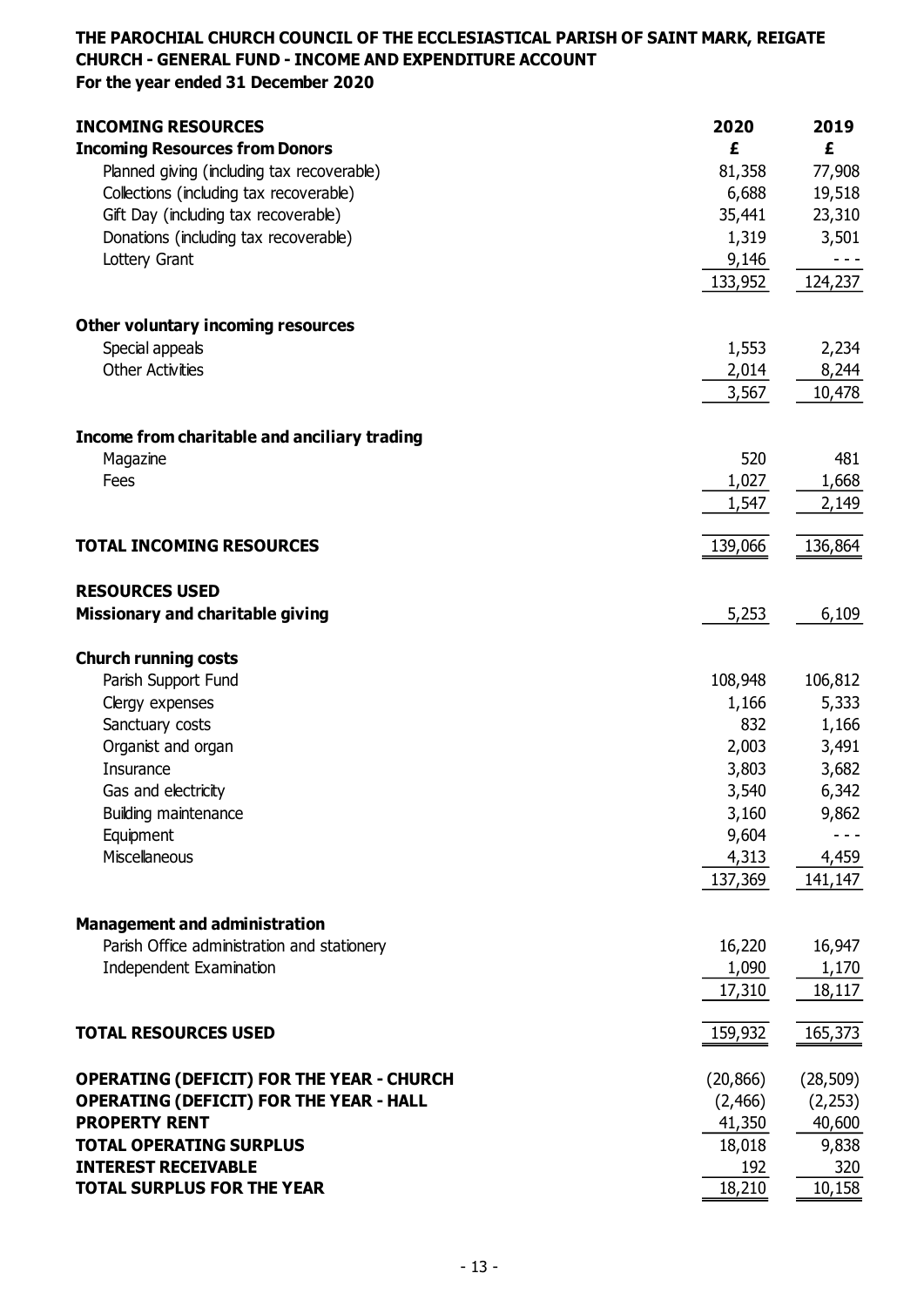## **THE PAROCHIAL CHURCH COUNCIL OF THE ECCLESIASTICAL PARISH OF SAINT MARK, REIGATE HALL - GENERAL FUND - INCOME AND EXPENDITURE ACCOUNT For the year ended 31 December 2020**

| <b>INCOMING RESOURCES</b>                                     | 2020              | 2019            |
|---------------------------------------------------------------|-------------------|-----------------|
|                                                               | £                 | £               |
| Letting fees<br>Donations                                     | 12,502<br>$- - -$ | 27,066<br>1,059 |
| <b>TOTAL INCOMING RESOURCES</b>                               | 12,502            | 28,125          |
| <b>RESOURCES USED</b>                                         |                   |                 |
| Insurance                                                     | 1,056             | 1,018           |
| Gas, electricity and water                                    | 4,496             | 6,020           |
| Cleaning                                                      | 6,975             | 15,009          |
| Repairs and maintenance                                       | 1,714             | 7,200           |
| Refuse collection                                             | 667               | 1,071           |
|                                                               | 14,908            | 30,318          |
| <b>Management and administration</b>                          |                   |                 |
| Letting Secretary<br><b>TOTAL RESOURCES USED</b>              | 60<br>14,968      | 60<br>30,378    |
|                                                               |                   |                 |
| <b>OPERATING (DEFICIT) / SURPLUS OF THE HALL FOR THE YEAR</b> | (2, 466)          | (2, 253)        |
| <b>RESTRICTED FUNDS</b>                                       |                   |                 |
| <b>BERYL KENT FUND</b>                                        |                   |                 |
| Balance brought forward 1 January 2020 (2019)                 | 3,098             | 3,074           |
| <b>Interest receivable</b>                                    | 13                | 24              |
| Balance carried forward 31 December 2020 (2019)               | 3,111             | 3,098           |
| <b>KITCHEN PROJECT FUND</b>                                   |                   |                 |
| Balance brought forward 1 January 2020 (2019)                 | <b>NIL</b>        | 11,177          |
| <b>INCOMING RESOURCES</b>                                     |                   |                 |
| Donations (including tax recoverable)                         |                   | 1,759           |
|                                                               |                   |                 |
| <b>TOTAL INCOMING RESOURCES</b>                               | NIL               | 1,759           |
| <b>RESOURCES USED</b>                                         |                   |                 |
| Building renovation                                           | - - -             | 12,936          |
| <b>TOTAL RESOURCES USED</b>                                   | <b>NIL</b>        | 12,936          |
|                                                               |                   |                 |
| Balance carried forward 31 December 2020 (2019)               | <b>NIL</b>        | <b>NIL</b>      |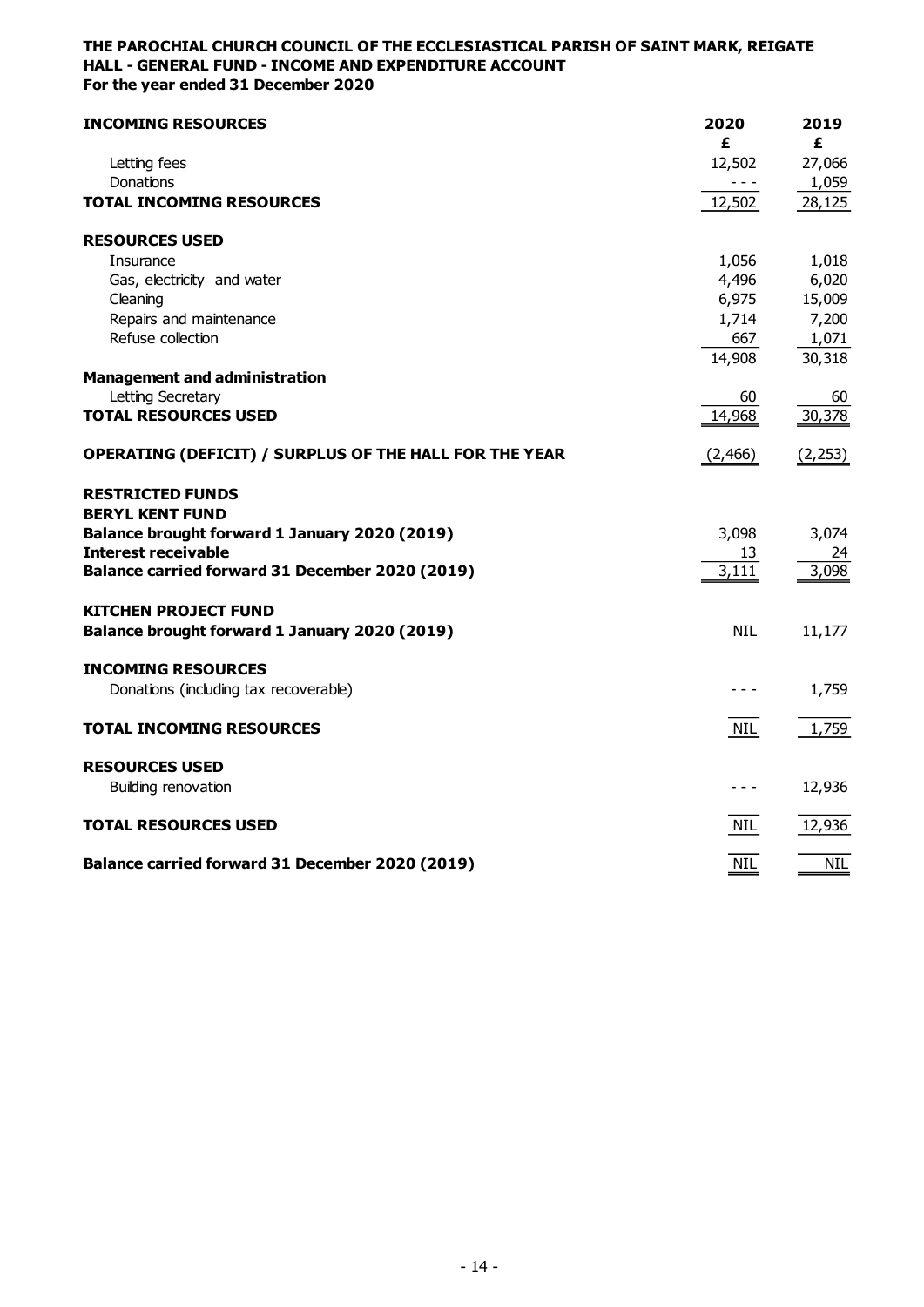## **INDEPENDENT EXAMINER'S REPORT TO THE TRUSTEES OF THE PAROCHIAL CHURCH COUNCIL OF THE ECCLESIASTICAL PARISH OF SAINT MARK, REIGATE**

I report on the accounts of The Parochial Church Council of the Ecclesiastical Parish of Saint Mark, Reigate for the year ended 31 December 2020.

## **Respective Responsibilities of Trustees and Examiner**

As the charity trustees of the Trust you are responsible for the preparation of the accounts in accordance with the requirements of the Charities Act 2011 ('the Act').

I report in respect of my examination of the Trust's accounts carried out under section 145 of the 2011 Act and in carrying out my examination I have followed all the applicable Directions given by the Charity Commission under section 145(5)(b) of the Act.

## **Independent Examiner's Statement**

Your examiner must be a member of a body listed in section 145 of the 2011 Act. I confirm that I am qualified to undertake the examination because I a member of the ICAEW, which is one of the listed bodies.

I have completed my examination. I confirm that no matters have come to my attention in connection with the examination giving me cause to believe:

- 1) accounting records were not kept in respect of the Trust as required by section 130 of the Act; or
- 2) the accounts do not accord with those records; or
- 3) the accounts do not comply with the applicable requirements concerning the form and content of accounts set out in the Charities (Accounts and Reports) Regulations 2008 other than any requirement that the accounts give a 'true and fair view which is not a matter considered as part of an independent examination.

I have no concerns and have come across no other matters in connection with the examination to which attention should be drawn in this report in order to enable a proper understanding of the accounts to be reached.

Betchworth House **Ian Matthews ACA ICAEW** 57 – 65 Station Road Moore Kingston Smith LLP Redhill Chartered Accountants

Surrey RH1 1DL 01737 779000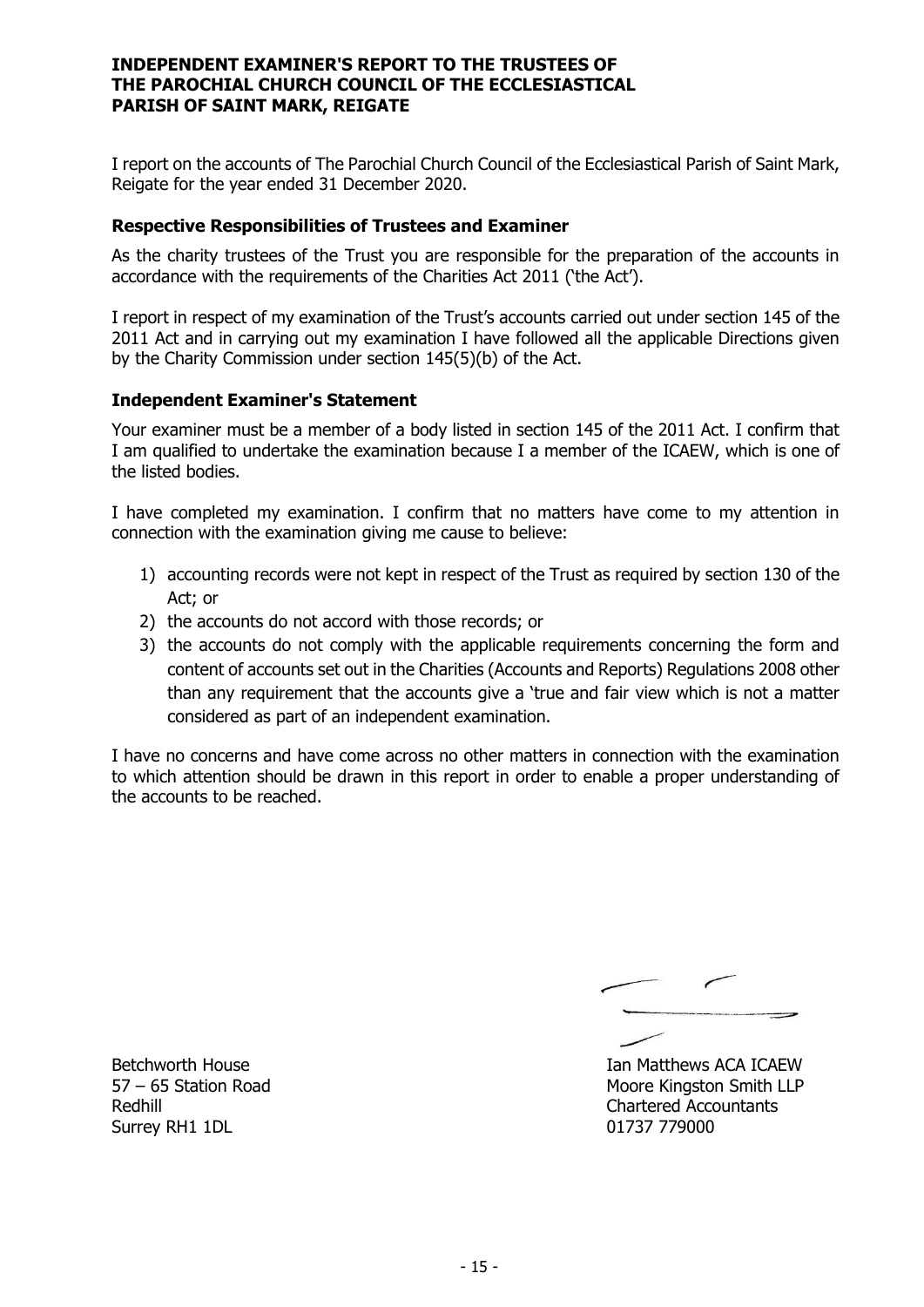## **PARISH REPORT 2020**

At the beginning of January 2020 we were looking forward to a year in which we were going to launch a new Mission Action Plan (MAP), the Church's vision statement for the next 5 years. Little did we know then that not only would this MAP launch be postponed but that we would then start to completely rethink our vision of how we are the Church in North Reigate. We did not know then either that all our activities and most of our worship during 2020 would be cancelled or would be only available online. In fact, if someone had predicted this on 1 January 2020, we would all have laughed and thought that they were completely misinformed.

But everything in the life of the Church, and indeed in the life of our nation, dramatically changed from the middle of March because of the global Covid-19 pandemic. In the life of the Church, January and February are traditionally quiet months; after the busyness of Christmas there is a quiet space during the winter months before the start of Lent and the build up towards Holy Week and Easter. As we approached Ash Wednesday we began to hear the first mention of a new virus called Covid-19, but it seemed to be a problem elsewhere and not here. By Mothering Sunday, the 4<sup>th</sup> Sunday of Lent, the Church was closed and locked. We were told that there could be no Public Worship and even the Church being open for Private Prayer by individuals including the Vicar was not allowed. Even during the dark days of the Second World War, this did not happen. Things were moving at a very fast rate.

The first challenge was to establish how we could continue worshipping together in a virtual way. As we had never even posted sermons online before, this was daunting. Having been told to close the doors immediately on Tuesday 17 March, we had recorded and posted on our website an audio service on Sunday 22 March including music and liturgy with participants recording sections of the service in their own homes. By Palm Sunday, 5 April, we had a video recorded service on our own YouTube channel accessible via our website. This was an enormous change in very little time and a very steep learning curve in using technology. By Easter Sunday, 12 April, we also showed the video of our Easter Service on Zoom so that those who wished to could watch together at the same time and speak to each other at the end of the service. During the Spring we had a mixture of services on YouTube and on Zoom.

The other major challenge we faced in March 2020 was how to provide pastoral support and practical help to the vulnerable in a time of "Lockdown". We looked at the different groups within the Church such as Community Lunch and SMART which had a number of elderly members, and ensured that someone from the Church contacted them by phone to see how they were and whether they needed any practical help such as shopping. We also put out an appeal for volunteers to help and for names of individuals that might need support. We had so many offers of help that we could not use everyone who volunteered, but it did ensure that we could maintain pastoral support for those who needed it. Alexia Hartman, our Parish Administrator working mainly from home, was the coordinator of all this work, and our thanks go to her for working over and above her contracted hours.

As the Lockdown continued we became conscious of the emotional and spiritual needs of our community and how we could serve that. In particular we became aware of loneliness, isolation, mental health wellbeing, and people not being allowed out. Bereavement became a large issue as funeral restrictions meant that from March the maximum numbers at a Funeral were 30, but in March and April this went as low as 6. Families struggled with schools being shut for much of the year and parents, often trying to work from home, also had to be responsible for home schooling and helping their children cope with lack of socialisation with friends and lack of family contact. This last part affected people of all ages. This was a sustained pressure on everyone. Keeping contact with everyone we could was even more important. Our work with children and young people really suffered but we tried to retain contact by holding some Family Services on Zoom.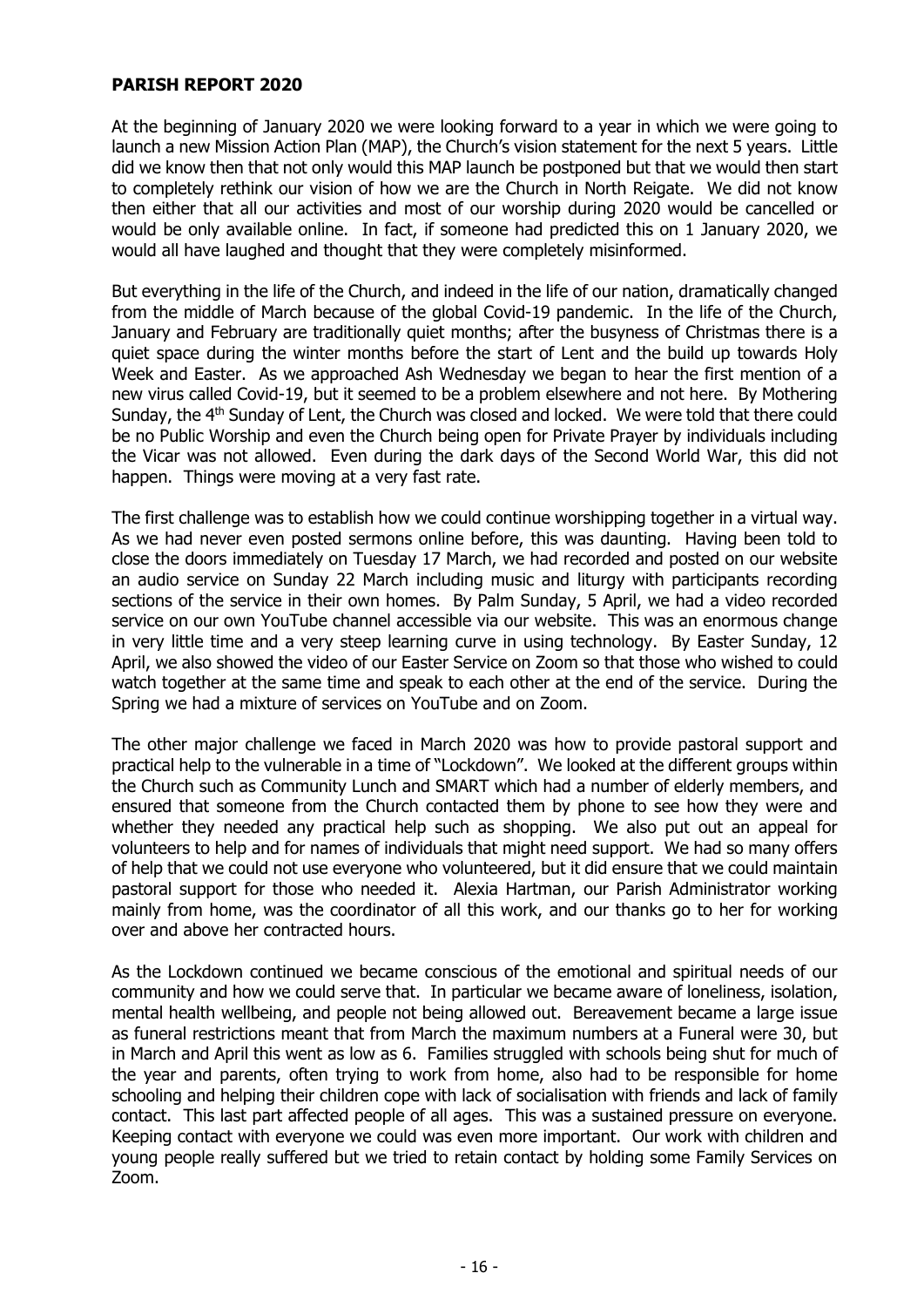The Church and Hall buildings were completely closed and only the Vicar went into the Church and Hall once a week to check on the condition and security of the buildings. This also had an impact on our finances as not holding any services meant no collections. More people moved to direct giving via their bank, or gave via our new online facility, but with no baptisms or weddings we lost income from these services. With the Hall closed, we had no rental income – the Hall remained completely closed until September. We looked at our expenses, and reduced them to the minimum and paused all planned maintenance, just carrying out essential repairs. There were some savings on gas usage and we cut down on the cleaning and furloughed the caretaker. This helped to some extent, but our annual Gift Day in April raised nearly £35,000 compared to the usual figure of £20,000 or so, a fantastic response to the financial situation we were facing as a church. This meant that we actually had a surplus at the end of the year through the generosity of church members and our careful stewardship of our resources.

By June, the Church was allowed to open for Private Prayer only and the recording of our Sunday Services could be done in Church – previously the Vicar recorded his parts of the Service from his Dining Room in the Vicarage, and the Curate recorded his parts at home. Our services continued with the readings and intercessions recorded by members of the congregation. The hymns, recorded initially on a keyboard with the Vicar and his wife, Reverend Chris, singing along in the Vicarage, were now recorded with the Vicar playing the organ in Church and then recording their voices and mixing them together. The St Mark's Singers also recorded some hymns in the same way.

In order to open the Church for Private Prayer, detailed risk assessments had to be carried out and most of the Church was taped off so the only access was to the North Transept, the head of the Nave and the Lady Chapel. This minimised the amount of daily cleaning that had to be done. The number of chairs in the Lady Chapel was also reduced and even the box of matches was removed as we could not allow multiple people to touch the same thing! Candles had to be lit from one already burning.

Further risk assessments were carried out so that on Sunday 12 July we were able to hold a 10.00am Holy Communion Service in Church – the first celebration of the Sacrament since Sunday 29 March, although only Bread could be administered. For the rest of the year it was only the presiding priest who could receive the wine as well. The service on 12 July included the belated lighting of the Paschal Candle and a rededication of the Church. Only a third of the pews were available, the others taped off, so that the congregation was spread out throughout the Church. No singing was allowed so it was a said service with organ music. No books or papers could be given out so the liturgy was projected onto the Screen with two further projectors, one at the front of each of the side aisles so that everyone could see the words. We also had to keep records of everyone attending for the NHS "Track and Trace" system to contact anyone who had been in contact with someone who then tested positive for Covid-19. Fortunately, we were never contacted to release this information.

It was also the first time that we live streamed a service to our YouTube Channel. It might be worth giving some figures about our growing reach. On 12 July, there were about 35 people only in Church, yet there were 196 views on YouTube. It is difficult to quantify exactly how many people participated as those who viewed online included couples and families, so the actual figure is much higher than that. At the time of writing, our videos on YouTube have been watched more than 4,000 times! As some of these services were also shown via Zoom or were broadcast live with a congregation in the Church as well, the actual numbers are significantly higher. Virtual services are helping us reach far more people. A recorded Evening Prayer with hymns was produced each Sunday when we had a live streamed service so that there was a service with hymns for people to participate with at home. The viewing figures of these were always much higher (three or four times) than the average number that used to go to Evening Prayer on a Sunday evening.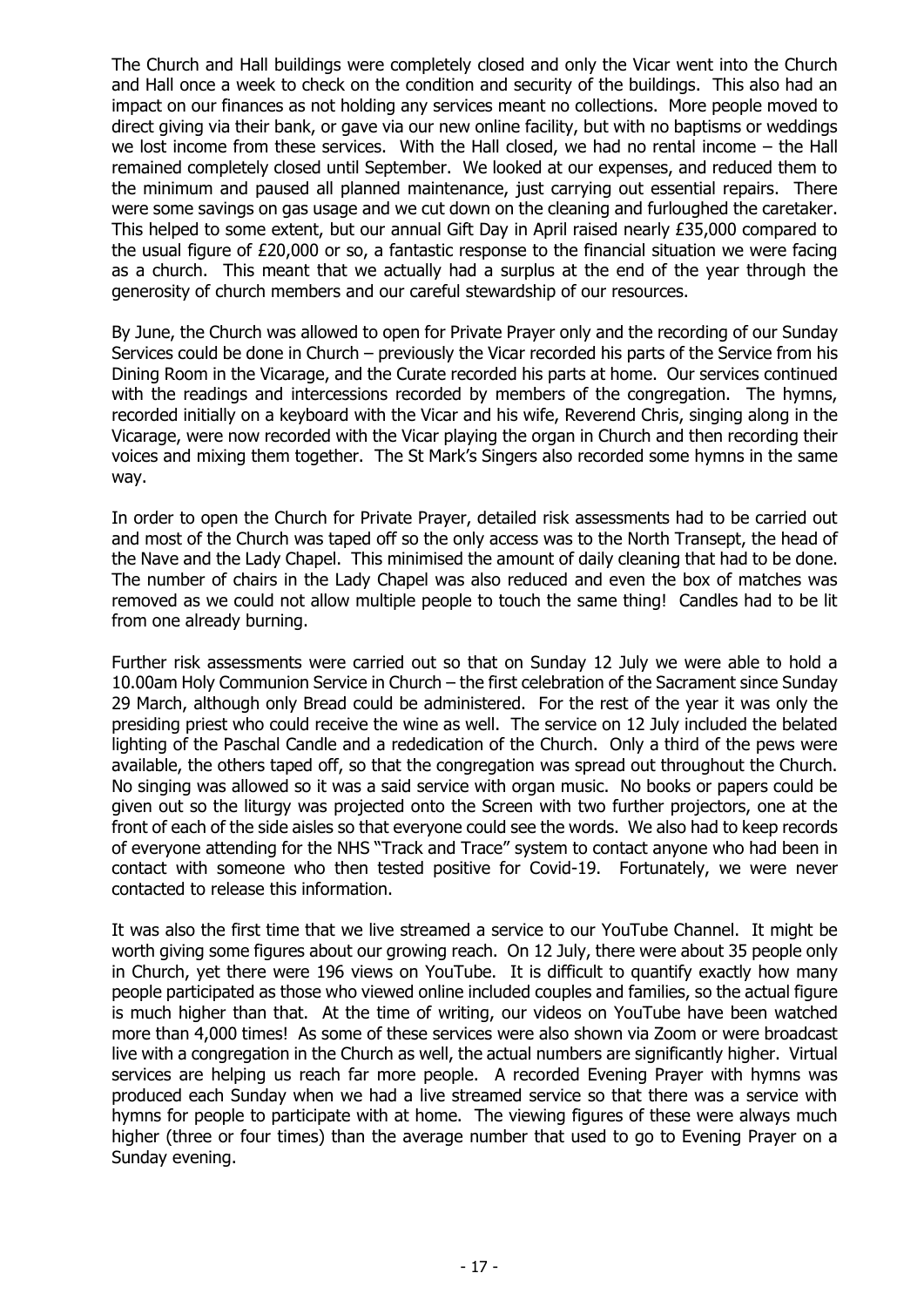Communication was delivered almost entirely digitally. For those unable to receive email, phone calls were made. PCC meetings were held via Zoom, and the Bishop allowed the APCM to be delayed until 31 October 2020 (even this date was later extended). We held our APCM on Sunday 11 October during the 10am Service in Church with a live link for those unable to attend in person. The Home Group continued via Zoom and the Knitting Group had a telephone "circle". Even Revd Reg's ordination as a priest was witnessed by most people via a live YouTube link. Only 30 people could be in attendance including the 6 being ordained and the Bishop!

By September, things were relaxing a bit more so we could reconfigure the church and only have half of the pews taped off as face coverings were now mandatory. The Hall reopened and about half of the regular groups including Ballet Classes and the Breakfast Club started up again. However numbers were reduced at any activity. The country entered another lockdown in November, so apart from the Breakfast Club which was exempt, the Hall closed to all users again. Thus for most of the year the Hall was closed and therefore we received little income from this source.

In the summer and autumn we had a number of funerals in Church. Government advice restricted the number of attendees to a maximum of 30 even if the building could safely accommodate more than this for a Sunday Service. As by this time we were set up to live stream services, these funerals were also live streamed which allowed far more to "attend" including family members from Australia in two of the funerals. Not quite the same as being there but at least it enabled friends and family members to feel that they were involved.

In November worship moved back online only once again. Remembrance Sunday was affected and we recorded an Act of Remembrance with just the Vicar and Churchwardens early in the morning of Remembrance Sunday for use in that morning's Zoom service and online. Our young people had a Remembrance activity and made their own poppy wreath which was then put together – all this was done remotely. In December we heard that we had been successful in a National Lottery Community Fund application for over £9,000 to buy computers, tablets, televisions and other IT equipment to help us in our support of the local community. This equipment will be used partly to improve how we communicate our services and events to the community (and indeed worldwide!) and also so that we can set up a local service to train individuals with no or little IT knowledge how to do basic things including joining a Zoom meeting, etc and to lend out IT equipment to get them started. This project will be rolled out during 2021 to help combat isolation.

As we approached Christmas we decided that most of our services could happen in the building with live streaming apart from the Carol Service. We planned to have a Carol Service in Church with no congregational carols (just a choir singing choir pieces by candlelight) and a recorded service including the traditional carols on YouTube. This was scheduled for Sunday 20 December. But on Saturday 19 December, the Prime Minister announced that because a new strain of the Covid-19 virus had emerged, pubs and restaurants were to close immediately and Christmas plans for all were to be restricted. We therefore decided to go ahead with the recorded Carol Service only and cancelled the service in Church, contacting all those who had booked to attend. Our partnership with VARB (Voluntary Action Reigate and Banstead) in providing a Christmas Day Lunch continued but in a different way. The lunches were cooked in the Hall Kitchen and then volunteers delivered the lunches to the recipients. Again, not ideal as the lack of social interaction, but was all that could be done in line with Government advice. Only the January and February Community Lunches took place – all the others had to be suspended.

Overall 2020 was an exceptional year in which most of our usual activities were suspended. Yet new things in the way we communicate and deliver our Services were introduced and will be developed in the coming years. This year marked a sea change in the way Churches support their communities and at St Mark's, with advice and support from the Diocese, the National Church and the Government, we have made decisions and implemented ways of working that will last well into the future.